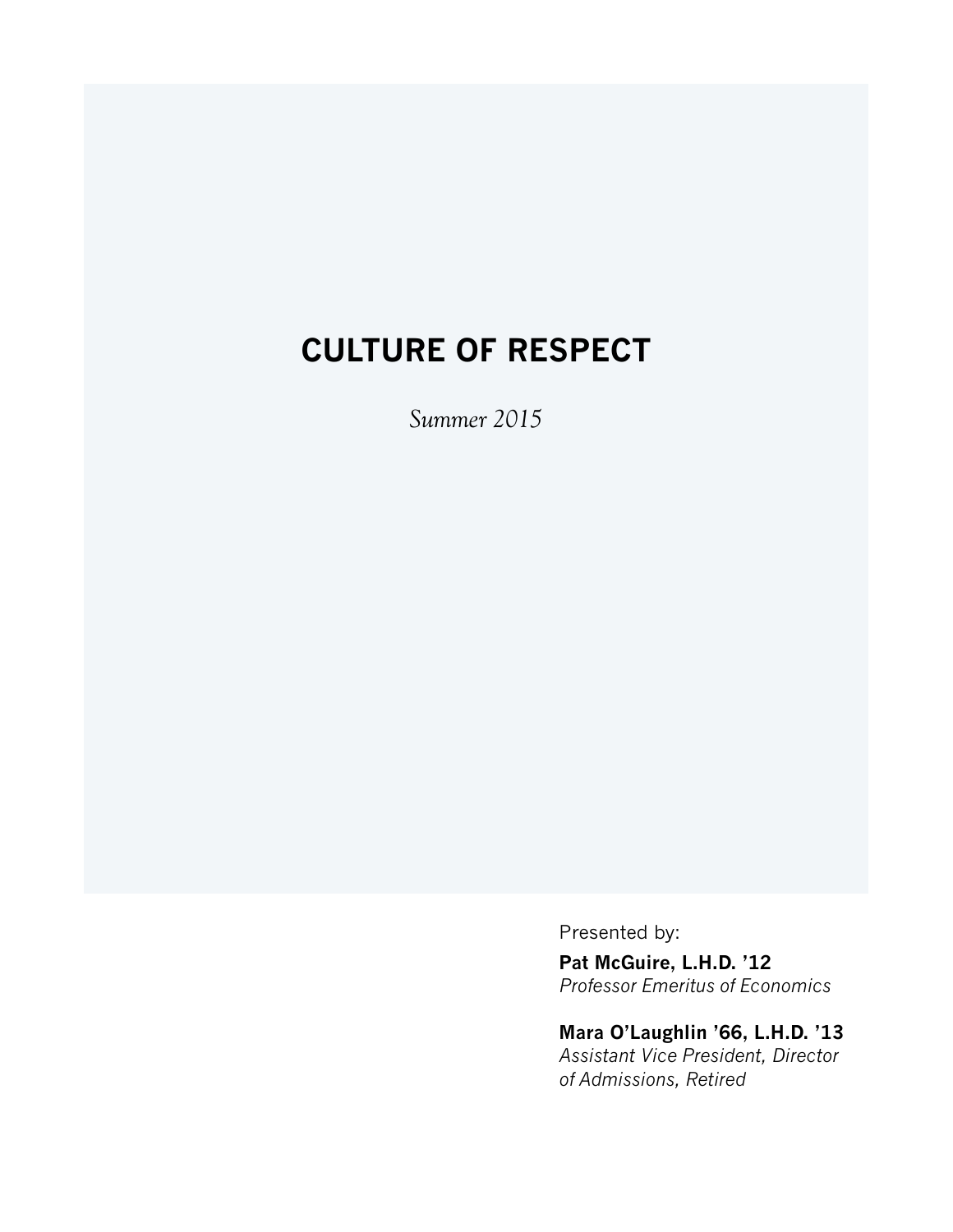# **Culture of Respect**

"*This summer, our campus received significant national media attention as Hobart and William Smith Colleges were drawn into the center of the nation-wide dialogue regarding sexual assault on college campuses…. [in response] we have expanded our Title IX Office, revised our policies, increased training around sexual misconduct and bystander intervention, and identified a suite of tasks designed to ensure the safety and wellbeing of our students. Importantly, we have begun the hard but essential work of moving beyond mere compliance with the law to the creation of a campus model that values inclusion and social justice…. But I believe we can and should do more…. We must think about our overall campus climate—and the challenges that exist here as well as in society at large…. It is time to reaffirm our history, capture the energy of the moment, and foster a culture of respect on our campus.*"…

> — President Mark D. Gearan Convocation Address, September 1, 2014

At Convocation, President Mark D. Gearan spoke of the challenges that faced us as a community—the challenge to "engage in honest, robust, and respectful dialogue," to "create the campus community that we all aspire to be part of—imbued with respect, empathy, civility and compassion." Out of that challenge, the Culture of Respect initiative and Steering Committee was formed to examine all aspects of our Colleges' community and to recommend steps we might take to enhance a Culture of Respect throughout our community.

The Steering Committee was co-chaired by Pat McGuire, L.H.D. '12, Professor Emeritus of Economics and Mara O'Laughlin,'66, L.H.D. '13 Assistant Vice President for Institutional Advancement, Director of Admissions, Retired. Amy Forbes, Associate Director of the Centennial Center for Leadership, served as Director for the Committee. Committee membership included:

- • Brandon Barile, Director of Residential Education
- Anne Buckley P'15, Co-Chair of the Parents Executive Committee
- Jerry Buckley P'15, Co-Chair of the Parents Executive Committee
- Sandra Chu, Head Coach, William Smith Rowing
- Jeremy T. Cushman '96, M.D., President of the Alumni Association
- • Caroline Demeter '15, William Smith Student Trustee
- Laura Free, Associate Professor of History, Chair, Women's Studies
- Lou Guard '07, Esq., Chief of Staff and Counsel
- Aloysee Heredia Jarmoszuk '98, President of the Alumnae Association
- DeWayne Lucas, Associate Professor of Political Science and Associate Dean of the Faculty
- • Gail Herman McGinn '73, Trustee
- Aly McKnight '15, President of William Smith Congress
- Alejandra Molina, Director of the Office of Intercultural Affairs
- • Greg Raymond, Head Coach, Hobart Lacrosse
- Richard Salter '86, P'15, Associate Professor of Religious Studies
- Nick Stewart '15, Hobart Student Trustee
- • Henry Smith '15, President of Hobart Student Government
- Titi Ufomata, Provost and Dean of the Faculty
- • Cynthia Williams, Professor of Dance

The Culture of Respect was the second part of a two-pronged response from the Colleges' community to the issues raised by the allegations of sexual misconduct on our campus. The first part was focused on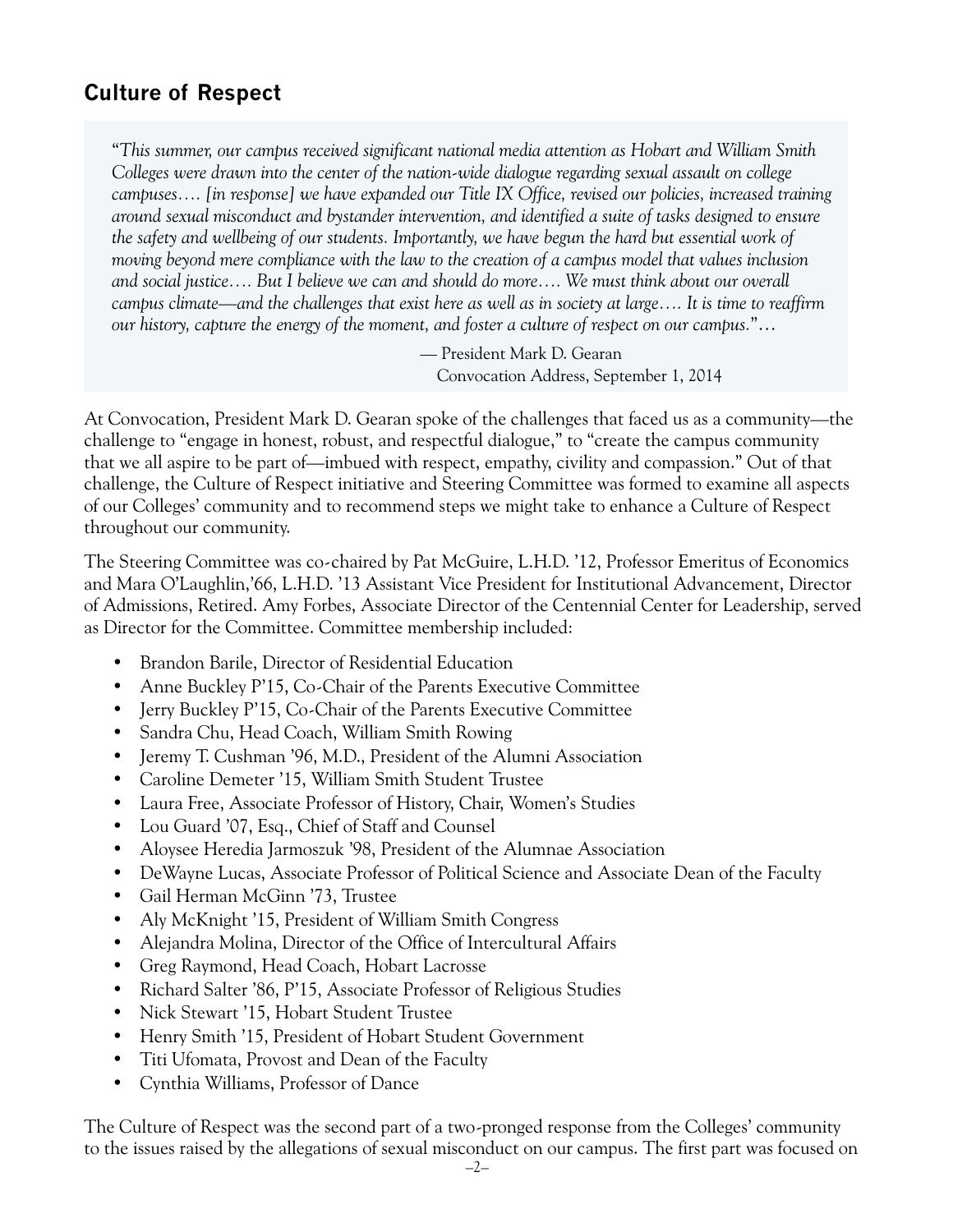issues of compliance and further insuring the safety of our community members. Much progress has been made since the summer of 2014. A few examples include the issuance of an Interim Sexual Misconduct Policy, currently under revision, prepared in collaboration with students, faculty, and staff; a considerable expansion of the Title IX Office and, after a national search, the appointment of a full-time Title IX coordinator; faculty, staff, and students participated in extensive bystander training, now an ongoing process; a 24-hour hotline has been implemented in partnership with a local rape crisis center; and students participated in the 2015 HEDS Consortium Sexual Assault Campus Climate Survey.

The Culture of Respect Steering Committee, on the other hand, was charged with examining the overall campus climate, engaging in an in-depth study of campus policies and the perceptions and perspectives of Hobart and William Smith Colleges' community members, and offering recommendations designed to enhance a Culture of Respect. It is our hope that in a more equitable, civil, and compassionate community, behaviors and societal attitudes which are racist, homophobic, sexist, classist and violent will diminish in all of society.

Our recommendations are offered in a collective voice. We were a committee representing every segment of the Colleges' community; many decades separated students and graduates; some staff and faculty met for the first time. We brought different insights and levels of experience to the task—a task that required many difficult conversations. Some of us were challenged by our colleagues to defend long held precepts. Others brought fresh voices and insights to the discussions. While not every member of the group agreed on every aspect of each recommendation, we offer this report with the conviction that as a community we must continue to build a genuine and lasting Culture of Respect.

# **PROCESS**

President Gearan suggested that the Culture of Respect Steering Committee approach its task through the formation of distinct subcommittees, representing five focus areas outlined in his Convocation address. The Steering Committee met as a whole three or four times a semester throughout the 2014- 2015 academic year, and each subcommittee met regularly; most convened weekly or bi-weekly. The working group subcommittees were: Dialogue Across Difference, Facilities, History and Heritage, and Safety and Wellness. A fifth, Curriculum, was deferred to the ongoing work of the faculty's own curricular discussions.

Each subcommittee included a cross-section of representatives from the Steering Committee's membership. The subcommittees conducted interviews with many individuals, researched existing models and/or best practices, and sought to understand the ways in which a Culture of Respect was supported or undermined on our campus. Each subcommittee engaged in numerous conversations with various segments of our community, generated ideas and suggestions, and ultimately created recommendations for actions it believes will enhance a Culture of Respect on the Hobart and William Smith Colleges' campus and throughout the larger community.

The Steering Committee sought a broad spectrum of opinion on specific issues relating to our Colleges' culture, for example athletics, fraternities, and the Coordinate system. In addition, we asked open-ended questions designed to elicit more subjective responses about people's roles on campus, how they see others and are seen by others, as well as their interactions with each other.

As each subcommittee studied aspects of Hobart and William Smith Colleges' practices and policies within its particular focus area, overarching themes and topics began to emerge. For example, each subcommittee noted intersections with other subcommittees: a discussion of campus facilities and social space became intertwined with discussions on fraternities, alcohol consumption, and gendered privilege; definitions of wellness involved considerations of the Title IX initiatives, town-gown relationships, and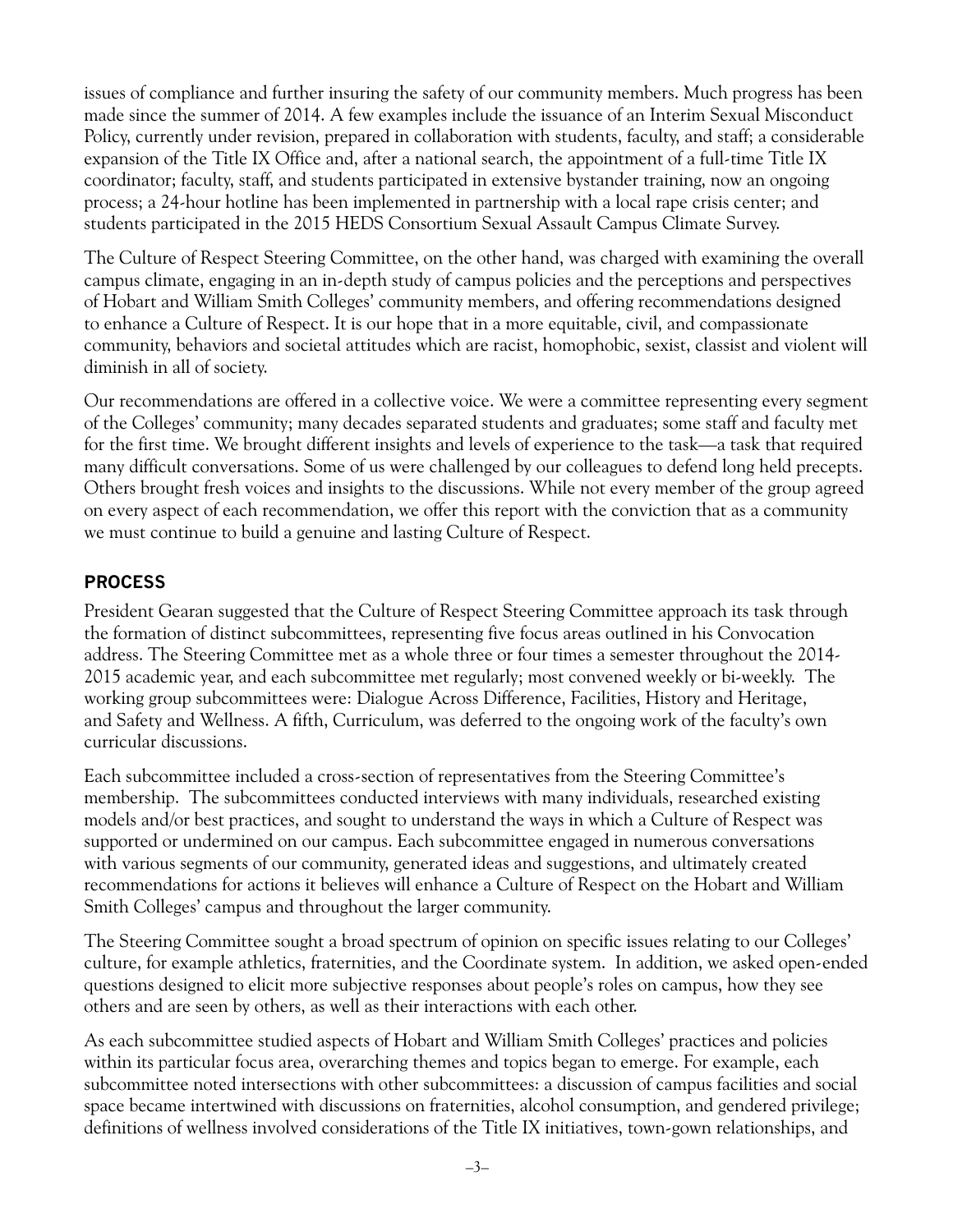the structure and organization of campus offices; an examination of the Colleges' history and heritage led to conversations about athletics, admissions, and the deans' offices.

The co-chairs of the Culture of Respect Steering Committee have chosen to integrate the findings of the various subcommittees and present their perspectives and recommendations in nine thematic sections: Academic Culture, Alcohol, Athletics, Community, Coordinate System, Fraternities, Inclusion, Space, and Structures and Organizational Policies.

The co-chairs of the Culture of Respect Steering Committee chose to present our findings organized through these nine thematic sections, knowing that it was impossible to fully capture the richness of each subcommittee's discussions and deliberations. Additionally the co-chairs wanted to acknowledge the overlapping and interrelating connections across subcommittees. In many thematic sections, recommendations appear verbatim from the original subcommittee report. In other sections, we have attempted to distill the essence of recommendations from several reports and present them as overarching recommendations, independent of any one subcommittee's focus.

The attached report represents our complete set of recommendations to enhance a Culture of Respect at Hobart and William Smith Colleges. As the co-chairs of the Culture of Respect Steering Committee and based on the many confidential conversations we had over the past year, we also shared our candid observations and reflections with President Mark Gearan.

#### **APPRECIATIVE INQUIRY**

The Steering Committee's work was guided by the principles of Appreciative Inquiry. The traditional approach to cultural change is to look for the problem, do a diagnosis and find a solution. The primary focus becomes what is wrong or broken; since we are looking for problems, we find them. By paying attention to problems, singularly, we emphasize and amplify them. Rather than focus solely on the "problem" and find appropriate fixes, the Appreciative Inquiry model directs us to examine the areas of our community that represent our successes and our strengths: what are we proud of, and how can we achieve even more positive results in other areas, based on those successes and strengths. There is much to be proud of at Hobart and William Smith. Our community of faculty, staff, alumni and alumnae, parents, and students have all contributed to our ongoing successes. As an asset-based model, Appreciative Inquiry engages strengths to counter challenges and weaknesses. In the inquiry process we enter into a dialogue about our values and our aspirations; through this dialogue we lay the foundation for cultural change based on shared experiences and common goals. In both meetings of the full committee and subcommittee meetings, we continually returned to the model of Appreciative Inquiry as a framework.

*We have summarized the work of the subcommittees below.*

#### **Dialogue Across Difference Subcommittee**

The Dialogue Across Difference subcommittee began its inquiry with two basic assumptions: 1) it defined respect as the ability to see or recognize another person in their fullness, including differences, and defined being respected as feeling that one could be seen and recognized in one's fullness, including differences; and 2) that respect and dialogue occur most specifically in face to face encounters. Following the model of Appreciative Inquiry they turned to groups that were successful in creating atmospheres on campus where respect was accorded, and on clubs, organizations, and programs in which students, staff, administration, and faculty have the opportunity to see and recognize others, and be seen and be recognized by others.

The Dialogue Across Difference subcommittee found that there are many places on campus where such encounters occur regularly, persistently, and fruitfully. They believe those existing programs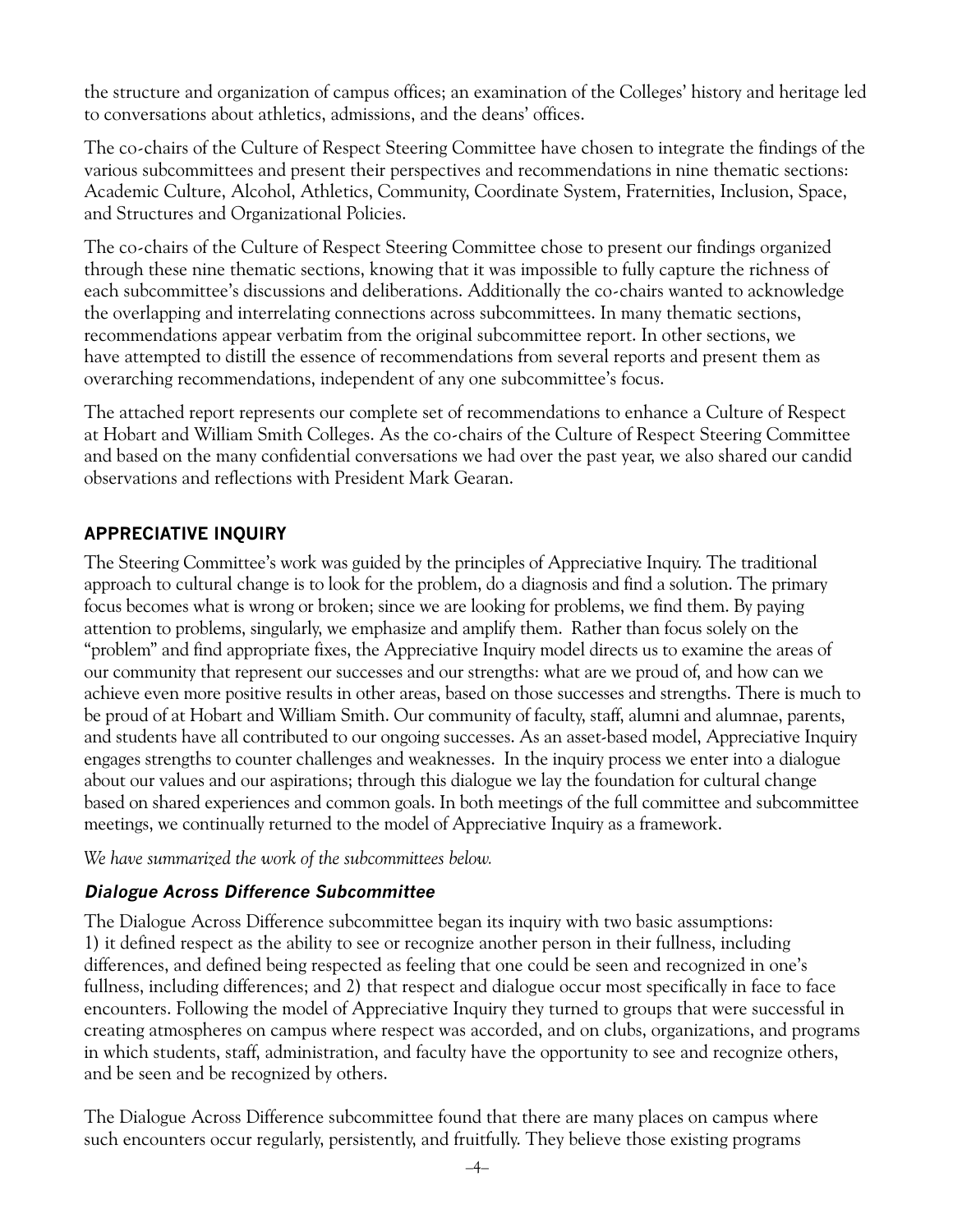can be modified and expanded to increase dialogue across the entire campus, and that the benefits of such dialogues include a greater satisfaction among our students, a stronger bond among different demographic segments of students, and may contribute to higher retention and persistence rates. Specific recommendations from this subcommittee are organized around three different modes for creating conditions that enhance dialogues across difference: time, space, and programs.

# **Facilities Subcommittee**

The Facilities subcommittee examined the ways in which our facilities and campus spaces serve to enhance a Culture of Respect. They looked at both opportunities and challenges in the ways our facilities and spaces are aligned with the needs of our students, faculty, and staff across academic, residential, cultural, leadership and social activities. They identified many opportunities to reconfigure current spaces and facilities to meet diverse needs, found several instances of inequitable distribution of space and facilities resources which are causing tension across different constituencies, and made specific recommendations in line with their findings.

# **History and Heritage Subcommittee**

The History and Heritage subcommittee began their work by asking, what are our primary definers? They noted our historic commitment to the liberal arts, of course, but also our legacy of innovation as demonstrated by interdisciplinary course work beginning with the Western Civilization program after World War II and continuing to our current goals-based curriculum; Women's Studies, LGBT Studies, and Men's Studies; the Honors program; our far-reaching program of study abroad, with participation by more than sixty percent of our students; and more recently, our powerful commitment to service and community engagement.

Ultimately, the History and Heritage subcommittee focused its work on three historically and culturally significant features of Hobart and William Smith: athletics, the Coordinate structure of the Colleges, and fraternities. Each of these are were seen to be critical aspects of our community's need to build a stronger Culture of Respect.

# **Safety and Wellness Subcommittee**

The Safety and Wellness subcommittee began by discussing definitions of safety and wellness. They questioned what information, best practices, and/or insight was needed to fully address the topic, what were our current strengths in these areas, and identified people to interview whose expertise or perspective on topics pertinent to safety and wellness might inform its information gathering. Through interviews with several individuals, the subcommittee sought to understand safety and wellness issues through 1) the behaviors, needs, and perspectives of our current students; 2) how current institutional policies, structures, and practices impacted our ability to foster and sustain a Culture of Respect; and 3) what are the perceptions and realities surrounding academic culture, social culture, athletic culture, and residential culture. The conversations were wide-ranging; several themes surfaced more than once, and many overlapped with what other subcommittees were working on and talking about.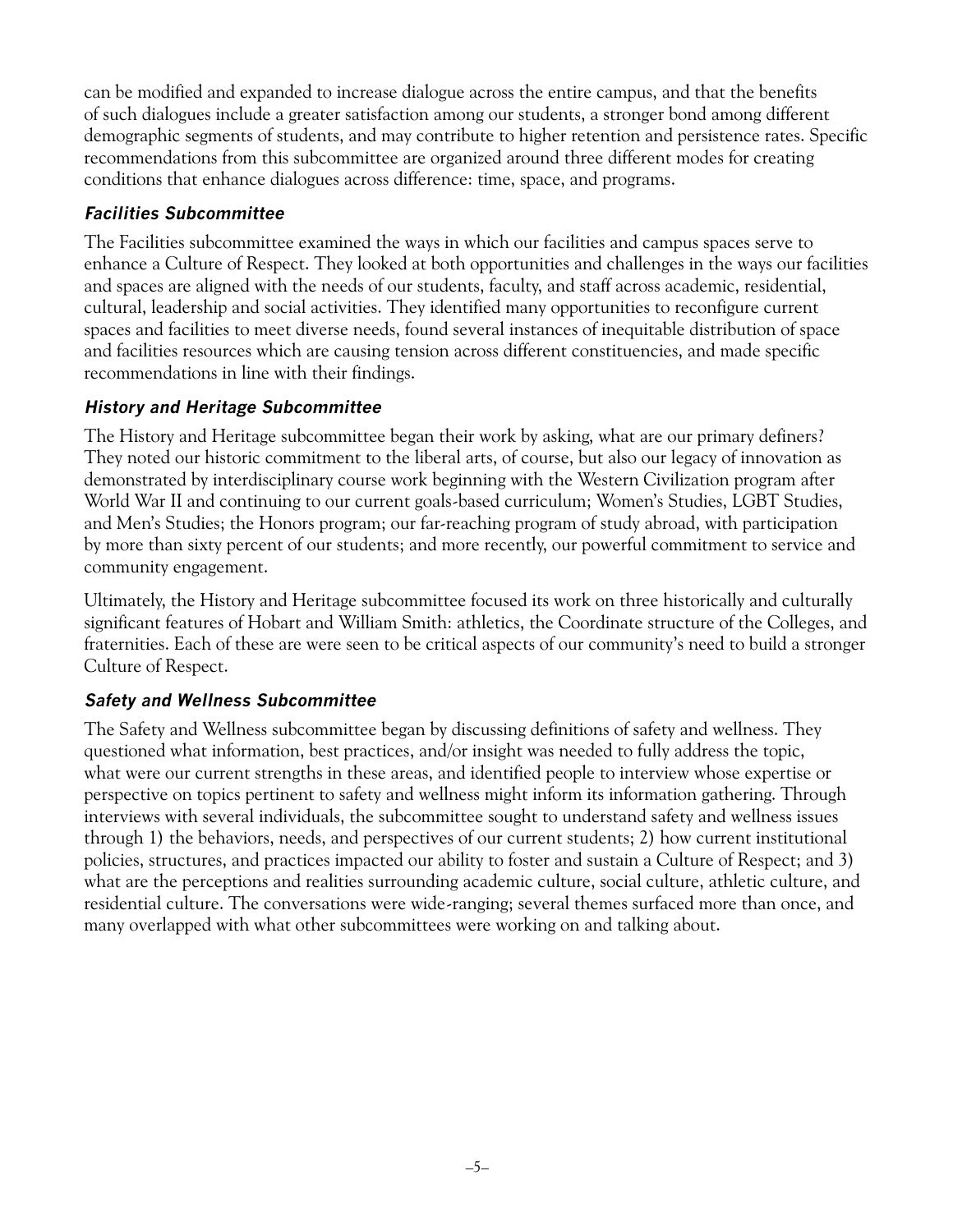#### **THEMATIC SECTIONS**

#### **Academic Culture**

One of the points of intersection across all the subcommittees is the Hobart and William Smith Colleges' academic culture: a broad term which encompasses the ways in which our formal academic curriculum, co-curricular programs, the structure and organization of our academic day, academic support services, offices of student services, and processes for student advising, mentoring, and supporting our students creates an academic, social, and physical environment.

The Colleges' Mission Statement declares: "Hobart and William Smith Colleges are a student-centered learning environment, globally focused, grounded in the values of equity and service, developing citizens who will lead in the 21<sup>st</sup> century." Our slogan, "Preparing Students to Lead Lives of Consequence" also focuses on the ideas of global citizenship and commitment to service, yet it is in our curricular goals and graduation requirements that we articulate some of the values associated with a Culture of Respect. Goal 6, "Develop an intellectually grounded foundation for understanding differences and inequalities of gender, race and class," is typically met through course work in Africana Studies, American Studies, Economics, LGBT Studies, History, Political Science, Public Policy, Sociology, and/or Women's Studies, but can also be addressed through courses in Art History, Education, Environmental Studies, Media and Society, Religious Studies and/or Theatre. Courses with content that addresses Goal 6 abound across the curriculum. Course work that addresses Goal 7 "Acquire critical knowledge of the multiplicity of world cultures, as expressed for example, in their languages, histories, literatures, philosophies, religious and cultural traditions, social and economic structures and modes of artistic expression," also broadly permeates the curriculum, appearing throughout programs and departments. Goal 8 "Develop an intellectually grounded foundation for ethical judgment and action, deriving from a deep, historically informed examination of the beliefs and values deeply embedded in our views and experience," is a statement of our emphasis on the dual importance of thinking and doing; understanding and acting.

- 1. The Dialogue Across Difference and Facilities subcommittee reports each made suggestions regarding the academic day and its structure. We recommend hiring an external consultant to work with a select group of faculty and the Registrar to create a model which can be used to explore new ways of structuring the academic day. This model should attend particularly closely to creating a "common hour" and exploring possibilities for extended teaching hours. If evening hours are included in a new schedule, they should be voluntary for faculty. One of the main impediments to face to face encounters on our campus is the lack of a common time in which students, faculty, and staff can meet and get to know one another. Additionally, we have found that students and certain staff often feel "squeezed," and disrespected, by competing pressures that are "unresolvable." We think that a block of co-curricular time would alleviate that problem. This is a solution that has been implemented at many institutions across the nation.
- 2. We recommend appointing an Officer of Inclusion and Equity who would work with faculty, staff, and students to develop policies, courses, and/or opportunities for continued social justice growth (See "Inclusion" recommendation  $#1$ ). We must increase opportunities for dialogue, interaction and collaboration across student, staff, and faculty. A Culture of Respect is strengthened when all participants feel included, welcomed, listened to and respected. Feedback received points to a culture where racism, homophobia, sexism and intolerance continue to exist, and students report being disrespected for their race, cultural identity, economic status, sexual orientation, gender, religious affiliation and/or background. Many initiatives, such as the Race and Racism Coalition, Mosaic NY, the Office of Intercultural Affairs, student clubs, the Colleges' curricular goals requirement and the efforts of individual faculty, staff, and students are positive developments in actively working to improve the environment on campus, but there is much work to be done.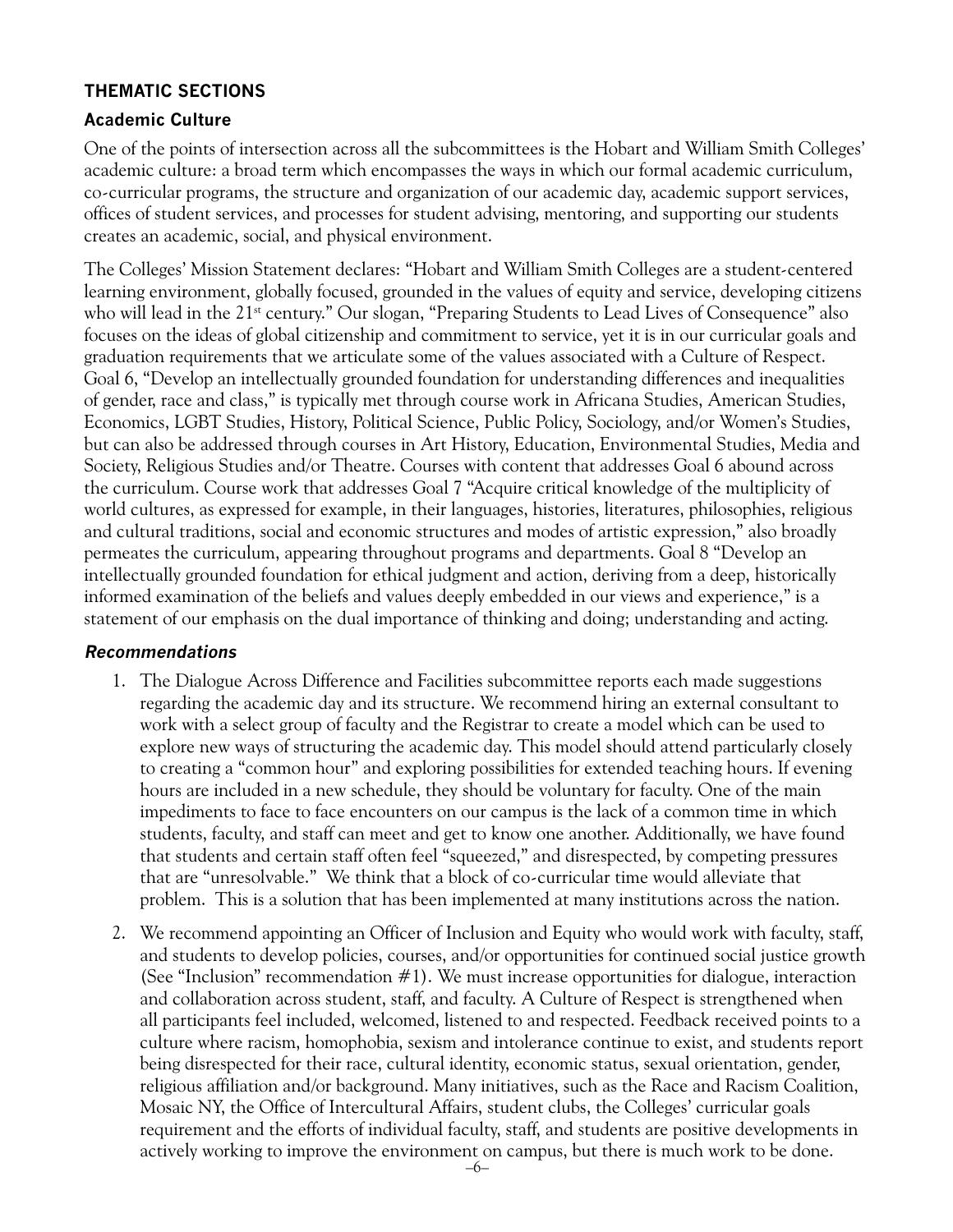- 3. We need to review the current structure and organization of Orientation and consider expanding it to 1) a longer period so that First Year students can process the amount of information being presented to them; 2) include more experiences that help students form positive social bonds, connect them to HWS and Geneva with a better "Sense of Place," and 3) create a more robust connection, both socially and academically, with our new students.
- 4. Learning Community models are already in place at the Colleges. Given the success rates and campus connections facilitated by these models, the Colleges' should review opportunities to grow these communities in a way that allows an organic connection between faculty, students, and their residential space.
- 5. We need to provide academic and social skills experiences through multiple venues. We recommend expanding co-curricular opportunities such as the Personal Empowerment Program.
- 6. We suggest examining the history of the Peer Education in Human Relations program and the academic course work it provided to determine whether a new iteration of it would be useful in fostering a Culture of Respect. Additionally, examine the ways in which current courses which contribute to Goal 6 "Develop an intellectually grounded foundation for understanding differences and inequalities of gender, race and class," could be addressed in the first year to highlight this goal as central to our values.
- 7. We suggest continuing an examination of the academic support services programs and offices to ensure that students are getting the support they need in ways that are congruent and coordinated with other student services and programs on campus. When students are struggling academically they are less apt to engage in positive ways with the campus community.
- 8. Meaningful change will not happen unless we commit academic, cultural, and social resources to identifying and eliminating the structures and barriers which divide and/or oppress members of our community. As President Gearan noted in his Convocation Address, it is an essential time for us "to get it right." In the spirit of that call to action, we recommend the following:

a) Invite the members of the various constituencies that have been working on these issues, as for example, The Coalition on Race and Racism, Social Justice Studies Program, Fisher Center, Intercultural Affairs Office, LGBT Studies Program, and Mosaic NY, to develop an action plan for cultural change. In collaboration with members of other organizations such as the Asian Student Union, Caribbean Students Organization, Latin American Organization, Pride Alliance, Sankofa, and the Women's Collective, the charge would be to develop a 2020 Action Plan for Hobart and William Smith Colleges.

b) Support this endeavor with the appointment of a faculty director and/or an outside facilitator who is experienced with guiding such discussions. The newly appointed Officer of Inclusion and Equity should be an integral member of this process.

c) Determine what academic structures and programs (both current and future) would enhance and support a truly inclusive community of scholars and learners. Would an expanded Social Justice Studies program, with full time faculty lines and academic major tracks, be an appropriate model? Would a Center for Diversity and Equity, similar to the Fisher Center, provide the best support? What resources do we already have as a community that could be leveraged and enhanced? How can the work of this body and its recommendations assist us in building a stronger, more diverse, and more inclusive community?

Let us pledge ourselves to moving forward on these issues and develop an action plan for 2020 that is based on listening to each other, seeing each other, and committing to creating cultural change.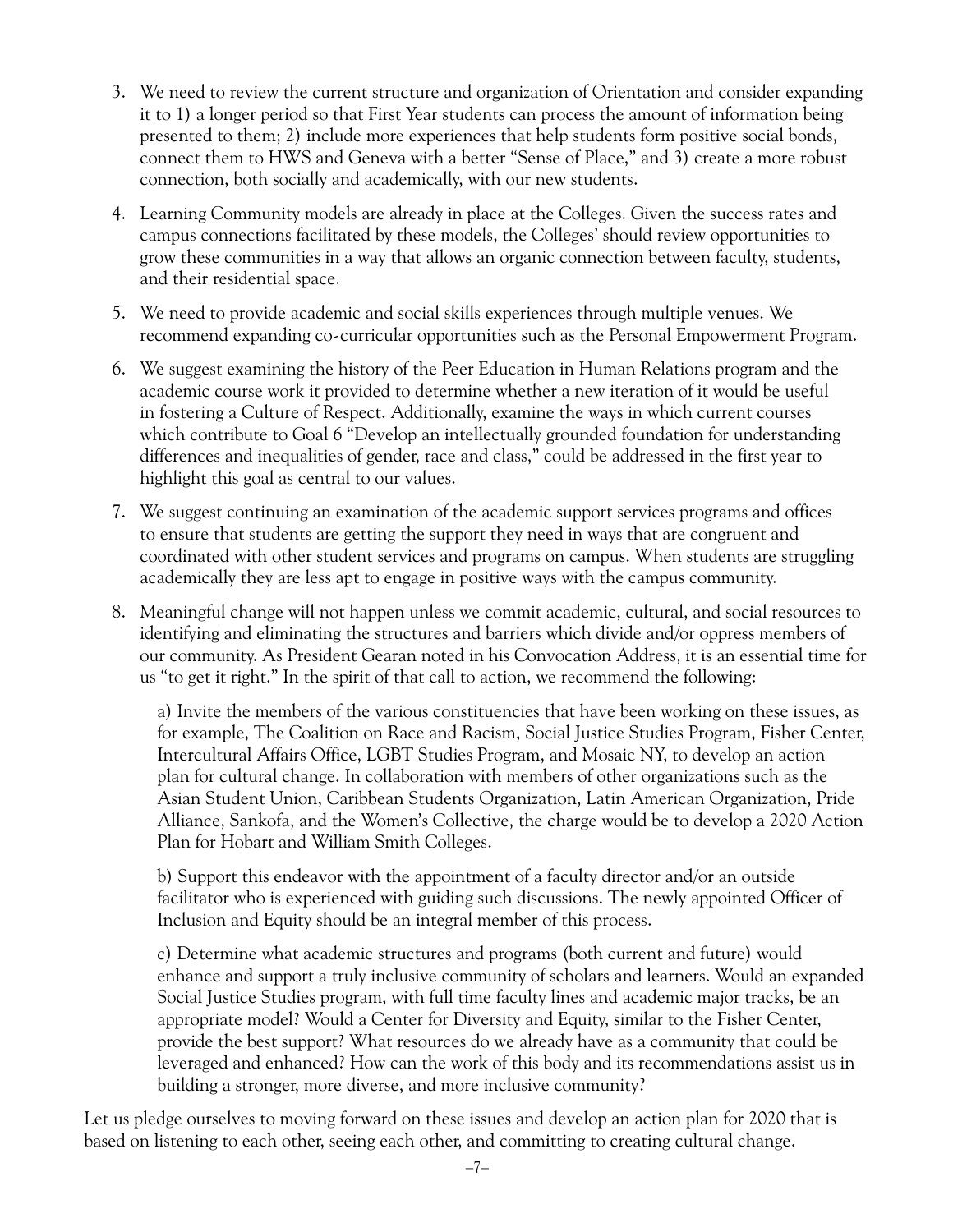# **Alcohol**

Underage drinking in the United States has become a serious problem, and at times a life-threatening problem. We must reduce the level of risk to the health and safety of our students during their time with us and we intend to uphold our commitment to our "Community Responsibility Statement" (see "Community," recommendation #1) and remove alcohol abuse as a major threat to the Culture of Respect.

At HWS, we have dealt with underage drinking for many years as have other colleges and universities around the country. For the entering classes in the fall of 2014, 64.5% of first-year students indicated that they frequently or occasionally drank wine or liquor while in high school. On the other hand, 56.4% of all first years in our comparison group of colleges and 44.7% in all colleges across the nation, according to the Comparative Institutional Research Program (CIRP) data, drank prior to their arrival at college. HWS has had a higher relative percentage in every year since 2006. Given the number of underage students on our campus every fall and the apparently easy availability of hard liquor, beer and wine, we strongly feel this is an unsafe and dangerous situation and one that can create serious conflict and potential violence and disrespect among students.

The impact of drinking hard liquor with its higher alcohol content is faster, more severe and more dangerous than the consumption of beer and wine. All are illegal for anyone under the age of 21. Many undergraduates succumb to peer pressure and drink until they pass out. Someone drunk on hard liquor cannot make reasonable decisions especially about issues of safety and health. The Colleges have begun to confront this issue by implementing bystander training, an excellent method of peer intervention, but it may be unreliable if everyone is drinking to excess. The connection between alcohol and sexual violence is a concern on college campuses nationwide.

- 1. The Alcohol Policy at Hobart and William Smith Colleges should be revised to reflect the community's commitment to respect for all members of our community. It should be fully described in the future Hobart and William Smith "Community Responsibility Statement." Our principal recommendation is that hard liquor be banned or prohibited from the Hobart and William Smith campus at the start of the fall semester, 2015. The Hobart and William Smith Colleges' community must make a strong statement about our serious intention to address the drinking issues on our campus. This policy recommendation along with adjusted sanctions for violation should be implemented immediately. We should discuss the potential impact of this policy with the campus community and the conversation should begin with the goal of improving the health and wellness of our students and moving more forcefully toward a Culture of Respect. While there will be challenges to enforcing this policy, it is important that we send a clear and unambiguous message. We seek a more comprehensive community-based alcohol policy. The prohibition of hard liquor from our campus will not solve the cultural and broader systemic issues contributing to problem drinking and other related consequences of alcohol use, but it is a clear signal of our intention to continue to improve the safety and wellness of the HWS community.
- 2. The current Handbook of Community Standards combines the use of alcohol and drugs under a broad umbrella of "Alcohol and Other Drugs" (AOD). We recommend that a distinction be made explicit in the Handbook between an alcohol policy and a policy for other drugs.
- 3. We recommend a review of the other drugs policy currently in effect.
- 4. We recommend that the sanctions related to our current four level approach remain in place for violations of beer and wine consumption. The sanctions for hard alcohol will start at Level 3 for the first violation and move to Level 4 for the second violation. The explanation of the sanctions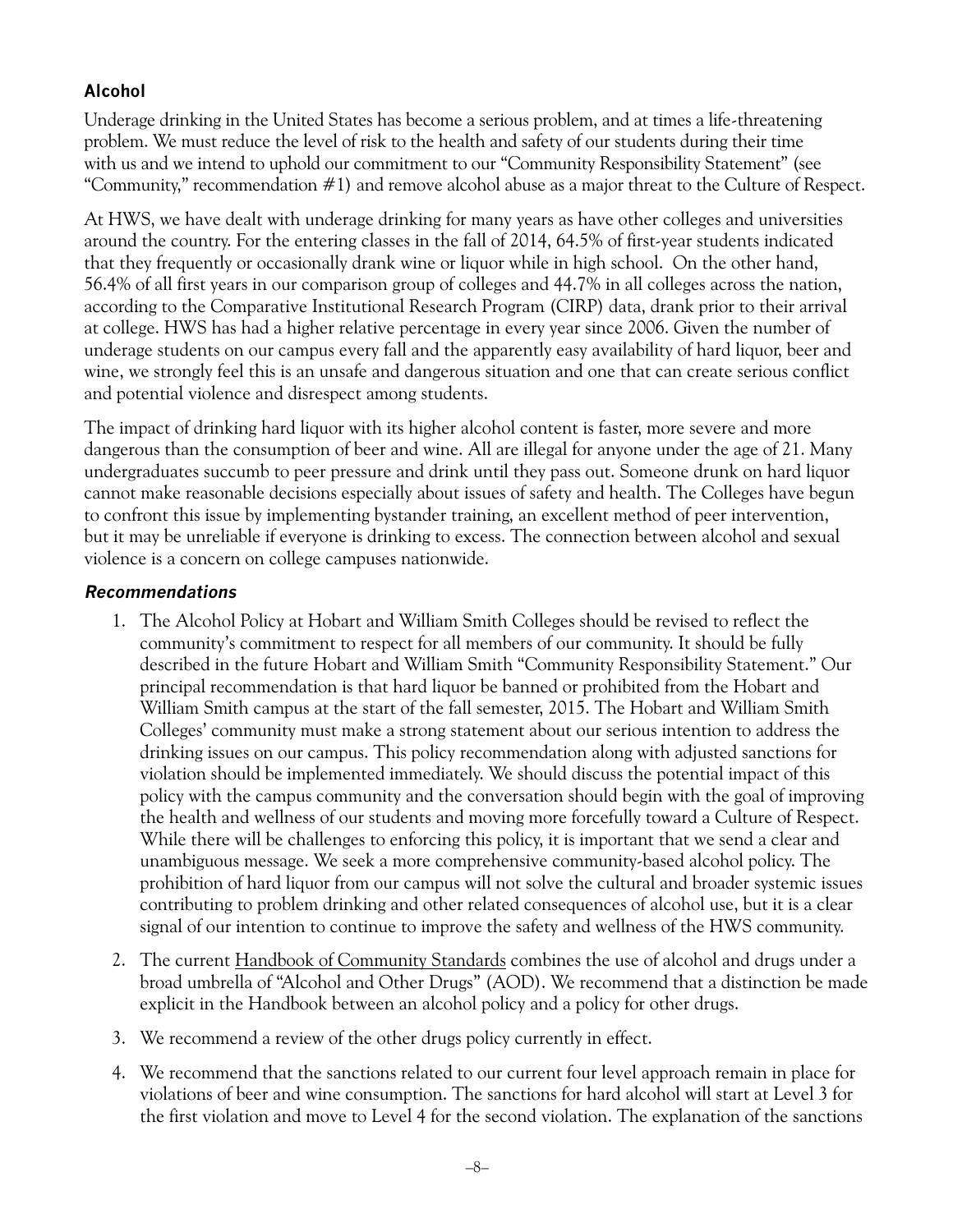as described in the Handbook of Community Standards need some clarification and rewording but the message will be clear.

- 5. Our new student orientation must include a session that presents and explains the new alcohol policy (in 2015) and the "Community Responsibility Statement" (beginning in 2016). It should be presented by representatives of staff, faculty and students.
- 6. We recommend that the new Director of Alcohol and Other Drug Prevention in the Counseling Center lead a task force to work with all the different groups on campus that are connected in any way to alcohol use to develop our community's education and outreach approach to the problem of alcohol abuse on our campus.
- 7. We recommend the work of Professors Wes Perkins and David Craig on Social Norms remain an integral part of our approach to these problems.
- 8. Our entire community should help provide more options and alternatives to excessive drinking early and throughout a student's time with us. While this work should be centered in the Division of Student Affairs, we encourage the active participation of athletes, fraternities, clubs, student groups, faculty and staff in this effort. Success requires an integrated "all hands on deck" approach that will need the cooperation of the entire community in our efforts to provide social non-drinking options for all students especially for the first and second year classes.

#### **Athletics**

Intercollegiate sports programs at Hobart and William Smith Colleges are an integral part of education at the Colleges. Student athletes are given the opportunity to compete on the field, court or water against student-athletes from other schools. These programs are very successful at many levels. Intercollegiate athletics provides student-athletes opportunities for cooperation, leadership, and competition as a representative of their college. The programs have met with success as our student-athletes have won numerous league, regional and national championships as well as individual honors related to athletic and academic performance. They learn important lessons about their own limitations, teamwork, dedication to personal and team goals and behavior and most importantly they learn respect for themselves, their team, opposing players, coaches and referees. The lessons they learn are carried throughout their time with us and into their futures. They also learn that their time and talent alone are not enough to achieve, they must rely on the time and talent of many others. Winning isn't everything but working with and respecting others as well as oneself is one key to success in life. Our studentathletes should contribute positively to the Culture of Respect in our community.

Intercollegiate athletics is one part of a student's college experience and, for the student-athlete, there are many conflicts that must be managed and resolved. The conflicts often result in difficult decisions that need to be made and it is in dealing with these conflicts that respect for self and others grows or declines. At Hobart and William Smith Colleges, there are many areas where the realities of campus life often conflict. These are especially prevalent within the Colleges' athletics programs.

Athletics at Hobart and William Smith Colleges are structured into two separate programs, the Hobart College Statesmen and the William Smith College Herons. This is a unique model that affords both men and women ownership of their sports experience.

#### **Recommendations**

1. Our last Title IX review was completed in 2012. We recommend within the year another professional Title IX review to implement suggestions for achieving equity between the two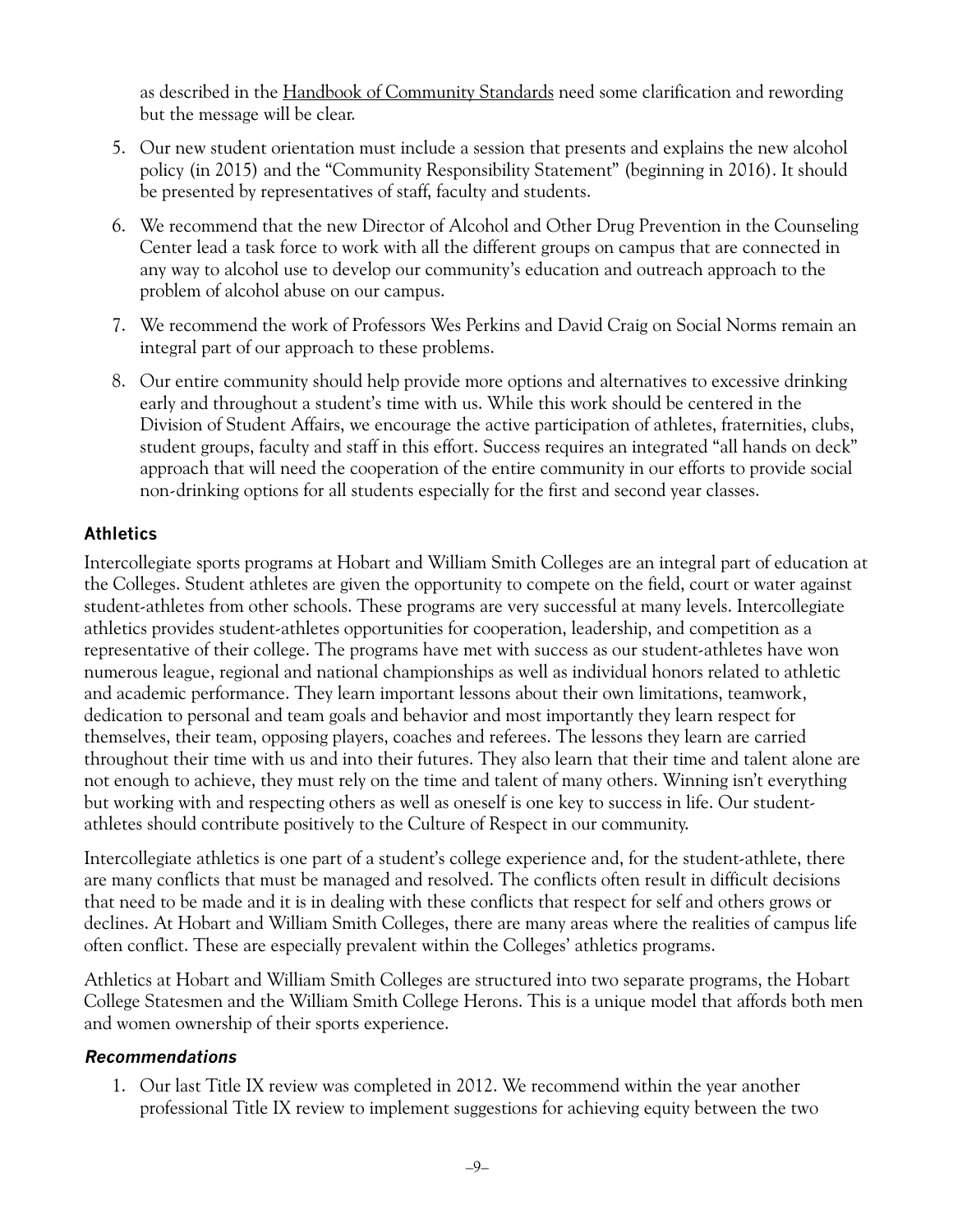departments for sports teams, student services, staff support, staff compensation, and private fundraising. This is consistent with the national dialogue in which HWS prides itself in being a participant.

- 2. We recommend creating an advisory board of members of the athletic staffs of each College under the oversight of the Vice President of Student Affairs to discuss, analyze, and make recommendations for policy changes to both athletic departments. The membership will consist of the two athletic directors, two coaches chosen by the VP of Student Affairs from each program and two students from each college appointed by the Athletic Directors and approved by the VP of Student Affairs. This advisory board would act independently from the Committee on Athletics, a subcommittee of the faculty's Committee on Academic Affairs. The purpose of the advisory board is to initiate and sustain communication between the two departments. Our committee was disappointed by the lack of communication between the programs at the coaches' level. These men and women are professionals and they have all made their mark in their fields. The Colleges would benefit from their interaction. New ideas and strategies can be discussed and considered. We think the recent decision by Hobart football to have a dry season for 2015 is a step in the right direction; importantly it arose from a conversation between the two athletic departments.
- 3. The facilities for recreation and wellness at the Colleges must be expanded. We look forward to immediate actions for this coming academic year, 2015-16. As noted in other areas of the Culture of Respect report, possible examples include refurbishing Bristol Gym and Winn-Seely Gym and the upper level of the Barn after theatre moves into the Performing Arts Center. A weather protected dome over McCooey field would allow outdoor sports to have access to practice fields. This will free up other facilities such as Bristol Fieldhouse for recreation and wellness activities. In addition, there should be an increase in the number and availability of exercise equipment in all present and future facilities.
- 4. Fundraising support in each department must be examined and addressed. In particular, the departments should support a program of equal sharing of major gifts or rebalancing resources from operating budgets. Title IX supports rebalancing for the gender that does not receive the booster support.
- 5. Responses to poor social behavior should be standardized between departments.
- 6. New initiatives from the deans' offices and the Division of Student Affairs to retain students who were cut from teams should be explored.
- 7. Hobart and William Smith athletic programs should continue their work in the areas of bystander training, diversity training, and leadership development. Hobart student-athletes should work specifically on areas of male privilege.
- 8. It is important from the perspective of both departments to support an adjustment to the academic day's schedule as referenced in other sections of this report. We feel that a change must be made to facilitate communication among all sectors of the campus to reduce conflicts for students and to respect the time and talent of all employees of the Colleges.
- 9. Off-campus houses can be problematic and we recommend the Colleges re-examine these arrangements.
- 10. In the long run, we strongly support upgrading the swimming pool to better support not only our intercollegiate program but our overall commitment to the community's well-being.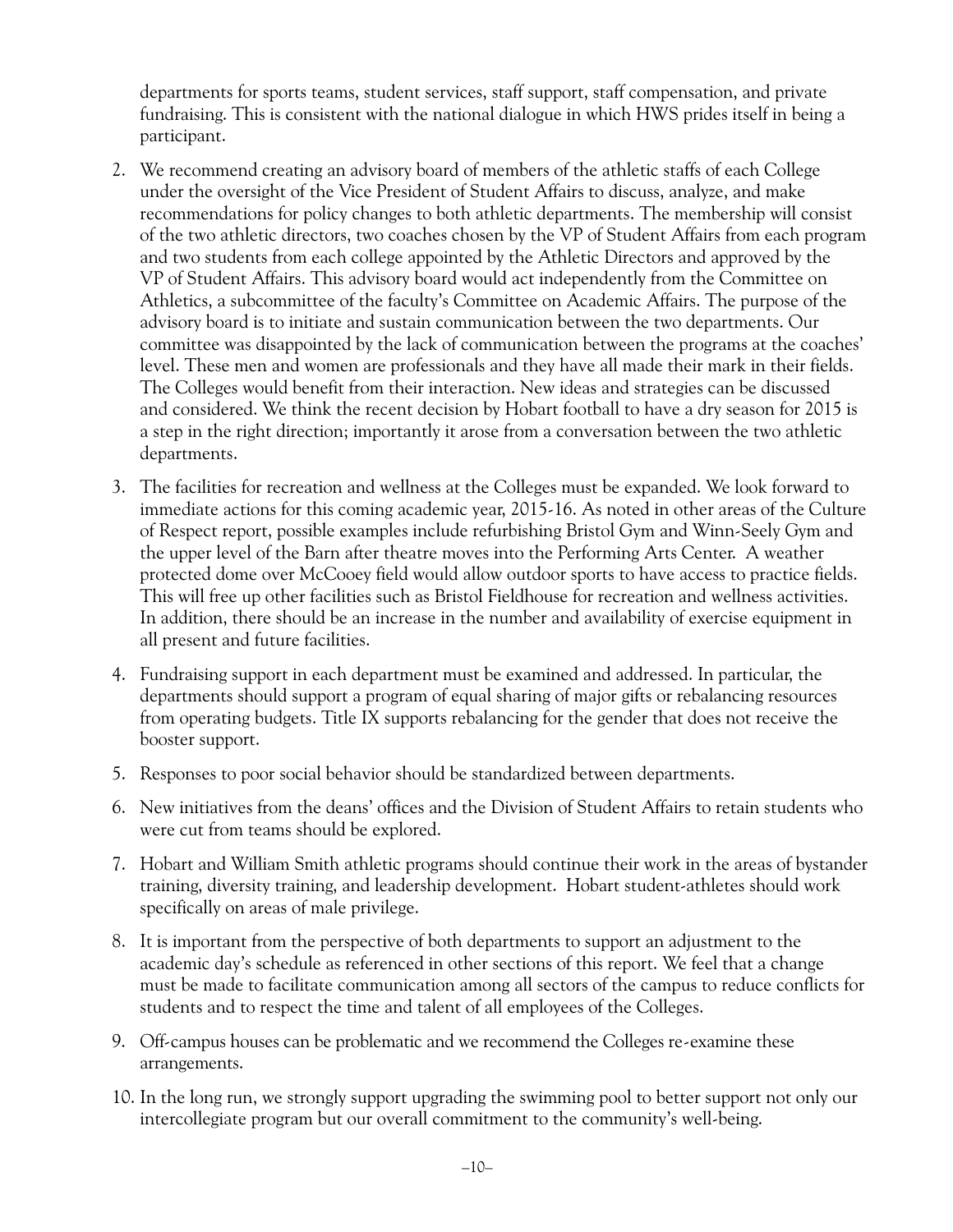# **Community**

In the opening of the 2015-2016 Handbook of Community Standards, we read, "This is a globally focused, student-centered learning environment grounded in the values of equity and service…Respect for the dignity, integrity, well-being, and property of all members is essential to the maintenance of and membership in the community." Standards are focused around three guiding principles: respect for persons and property, freedom of expression and participation, and intellectual responsibility.

The community at Hobart and William Smith Colleges includes faculty, students, staff, alumni/ae, parents and our surrounding Geneva neighbors. The Culture of Respect Steering Committee was deeply impressed by our community members' commitment to "seeing one another" and providing a "sense of belonging." From sending a team of Genevans with Hobart and William Smith representatives to compete and win "All American City" status in Denver to welcome dinners for faculty; from staff breakfast celebrations to Geneva 2020 and its goal to improve high school graduation, literacy and college and career readiness; from open houses at the President's home for students to the Geneva Heroes program where our students work side-by-side with Geneva school students in community service; from pasta night at the Chaplain's home to family and reunion weekend, there is much to consider and marvel when it comes to our community.

That said, there is much to improve upon regarding the relationships between and among faculty, staff and students. We believe our community has become "silo-ed." Each group has turned inward and too often does not recognize our collective responsibility. Our conversations and related data that we have reviewed over the past months indicate that we must reunite and dedicate ourselves to community building.

How we treat one another is a direct reflection of our culture.

- 1. Because of the strong support given for an honor code, the Committee recommends that we develop and adopt a broader "Community Responsibility Statement". All members of the community including students, faculty, and staff should understand and invest in the meaning of a statement that outlines expectations and charges all of its members to follow. A "Community Responsibility Statement" must come from the community and we recommend that we develop our unique statement over the 2015-2016 academic year. The consequences for violating these standards and values should be clear, equitable, and appropriate.
- 2. Although staff feedback regarding overall satisfaction at HWS was quite positive, many commented upon a lack of opportunity for professional development, little transparency regarding promotions and hiring decisions, and a lack of respect from faculty. We recommend that these ongoing issues be seriously addressed by senior staff and faculty leadership.
- 3. Further, we recommend that the Colleges appoint a focus group coordinator to facilitate further discussions regarding tensions and issues of respect within the faculty. COFAC should have input into the selection of the faculty group and we recommend the focus group take place as soon as possible in order to develop policies to address the issues that arise from the sessions.
- 4. The number of HWS students who are good neighbors and contribute to the Geneva community through service, athletics, and other activities far outnumber those who do not. However, actions of disrespect by HWS students toward their Geneva neighbors, not to mention violation of the law, must have consequences. We recommend that consistent enforcement by the Colleges through Campus Safety and Residential Life, and the Geneva Police Department be strengthened. While meetings with the local community at the beginning of the year and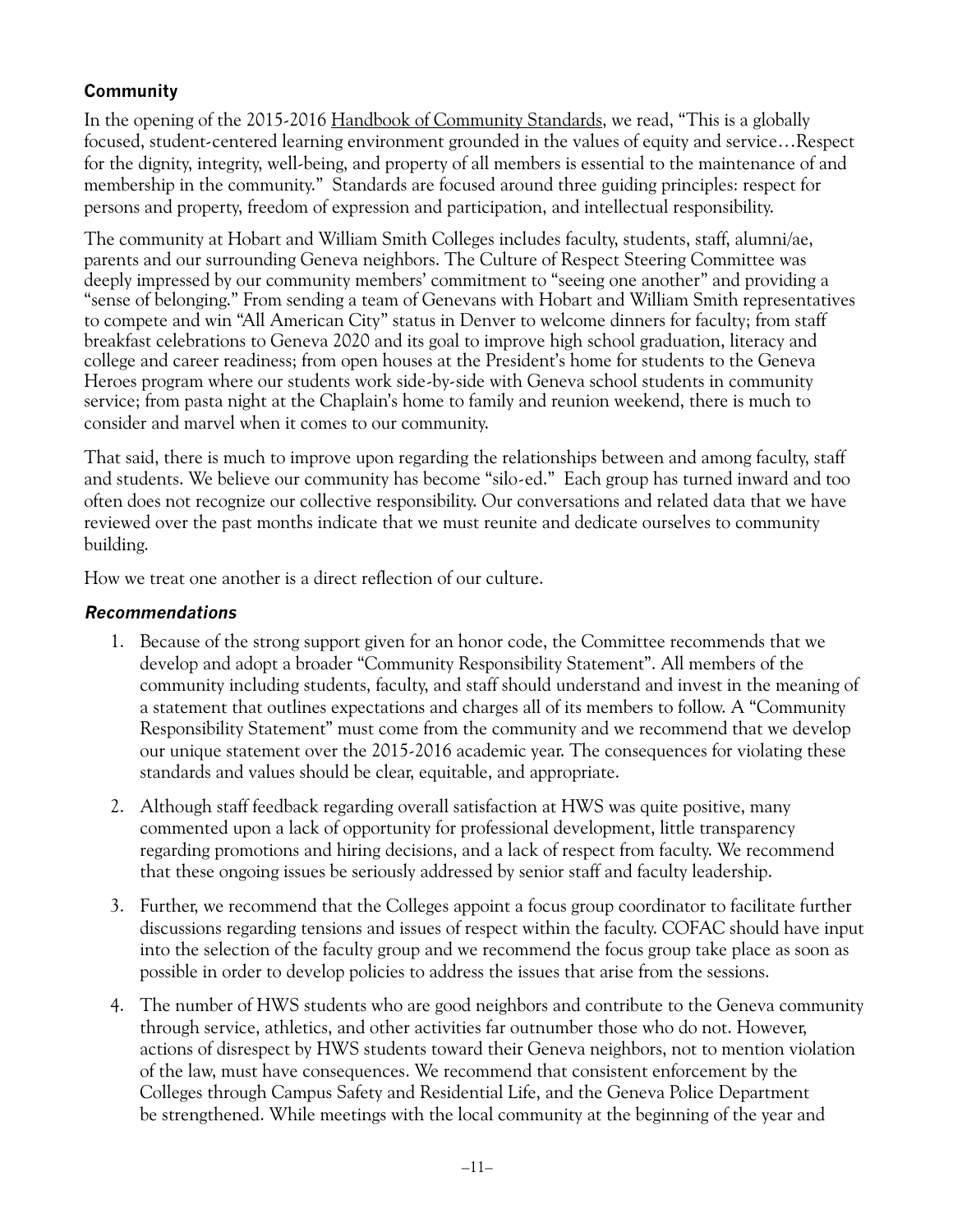other good neighbor educational efforts are well meaning, the Colleges must consistently and equitably enforce penalties for infractions.

5. We recommend strengthening and expanding the work already being done within Residential Education with students who live off-campus in terms of their responsibilities as Geneva residents and their relationship to the community.

# **The Coordinate Colleges**

Hobart College (1822) and William Smith College (1908) have enjoyed a structural relationship unique on the landscape of higher education. While there have been many women's colleges within a larger university (Barnard, Pembroke, Sophie Newcomb, Radcliffe, Douglass, etc.) there are few other collegiate structures like ours – two institutions identified by gender, sharing much but retaining their individuality.

William Smith's goal at the dawn of the 20<sup>th</sup> century was to create "educational opportunities for women that were equal to those for men." Initially, the two colleges were quite separate – geographically, educationally, and administratively. Separate traditions evolved, administrative offices grew to meet the needs of their respective student bodies. However, in 1943 the Colleges were joined as "coordinate colleges," Hobart and William Smith. While they shared, and continue to share, one faculty and curriculum, one Board of Trustees and President, they still maintain separate dean's offices, athletic staffs, student governments, and alumni/ae directors. Each college is chartered separately as a degreegranting institution in the State of New York.

Hobart and William Smith boasts one of the nation's first Women's Studies programs, begun in the early 1970's, and the first Men's Studies program, both an academic expression of our century-long focus on gender. Additionally, the Fisher Center for the Study of Women and Men, founded in 1998, "brings together faculty, students, and experts in gender-related fields in the arts, humanities, and social and natural sciences to foster mutual understanding and social justice in contemporary society."

In conversations with many constituents throughout this year of discussions vis-à-vis a Culture of Respect, we have encountered varying perspectives and opinions on the Coordinate system. Indeed, the Coordinate structure at Hobart and William Smith elicits passionate responses from all segments of the community. In meetings with alumnae and alumni, strong support for the Coordinate system was expressed by both women and men as an integral part of our heritage. Other constituents suggested that it is time for it to go. Equally passionate adherents insisted that we maintain it and others urged that we chart a middle course, that we reconceive the system to reflect  $21<sup>st</sup>$  century realities. We listened carefully to those who argued on behalf of our transgender students, asserting that there is no place in the system for them and we heard equally strong support for a system that purposefully and deliberately empowers both men and women.

There are differing viewpoints about what the Coordinate system was, what it is, and what it might be. One reason for this is that the notion of gender and concepts of gender identity are in profound transition today in our society. The notion of gender has been upended since 1908. Contemporary definitions of gender reinforce the idea that gender identity is a social construct and that it's a continuum, not a bipolarity; a continuum with a long and complex middle, to be sure. There are issues and challenges for individuals at every point on the continuum. People in transition from one to another gender identity face difficulties, and individuals who identify as either male or female are often forced into a narrow set of behaviors, or caught between contemporary and traditional expectations in every aspect of their lives – sexual, professional, and personal. The Coordinate system is uniquely structured to explore these issues and the needs of every person on that continuum.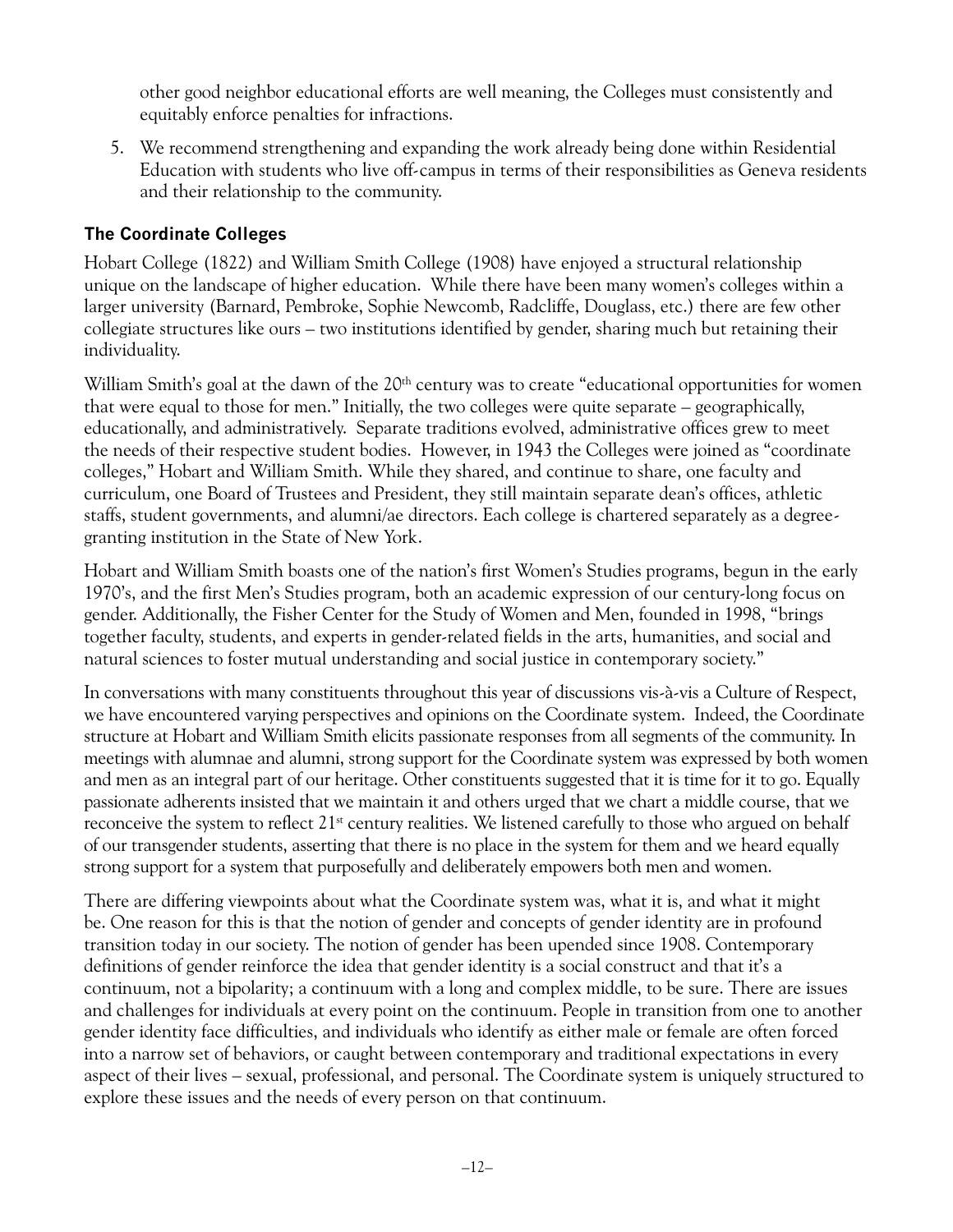#### **Recommendations**

- 1. We recommend that the Coordinate system should not be eliminated or abandoned but be contemporized.
- 2. We recommend a substantive campus and alumni/ae discussion on the Coordinate system. To update and reconfigure the Coordinate system for the  $21<sup>st</sup>$  century requires careful thought and attention. A community-wide initiative for the examination of the Coordinate system as an historical foundation and as a conceptual framework is essential to move us forward as a  $21^{st}$ century liberal arts institution.
- 3. Materials and correspondence sent to newly enrolled students prior to their arrival as firstyears should reflect and enhance these thoughtful deliberations. There should be one session of Orientation devoted to the Coordinate structure ("Hobart Day" and "William Smith Day") organized by the deans with input from upper class students, recent alumnae and alumni, and faculty with expertise in gender issues. This supports the recommendation elsewhere in this report to lengthen Orientation.
- 4. The Deans of the Colleges should be the epicenter and keepers of the Colleges' Coordinate history, traditions, and structure as well as the Colleges' focus on gender. We believe the role of the deans as mentors and advisors has a strongly positive effect on our students, and recommend that the deans' offices be reconfigured to support their efforts. The reconfiguration should include an assessment of responsibilities currently given over to Student Affairs and an acknowledgment that the deans play a central role in the coordinate system.
- 5. The Colleges' Handbook of Community Standards and the website should include a clear statement of policies with respect to transgender students. This would include, but not be limited to, policies regarding admission, transfer between the two colleges, and housing policies as well as resources on campus and in the greater community. Traditions and practices, especially those that force a gender non-conforming or transgendered student to "choose" an identity which is based on gender binaries, should be examined.
- 6. We recommend that marketing strategies in admissions include a clear communication about and explanation of the Coordinate system. Rather than ignoring or downplaying it we should embrace and celebrate it as a unique signifier in higher education at a time when a national lens is focused on issues of gender.
- 7. New staff and faculty hires should be given a broad orientation to the Coordinate system that includes its conceptual framework and its evolution as a  $21<sup>st</sup>$  century entity.
- 8. There should be a concerted effort to assure that the name of the institution is properly and consistently used in all correspondence, in day to day interactions, both on campus and in the Geneva community and beyond. To only refer to the Colleges as "Hobart" disrespects William Smith. We are Hobart and William Smith Colleges. We are HWS.

#### **Fraternities**

Fraternities have existed at Hobart College since the 1840's. Throughout our work questions of whether the fraternity system in its current state is a contributor to or a detractor from a Culture of Respect have arisen.

In its current state, the fraternity system has a number of positive attributes, which can be articulated by its members and alumni. Specifically, current members cite the system as a place where men find a sense of belonging, a comfortable social space, avenues for service, and housing outside of the typical dormitory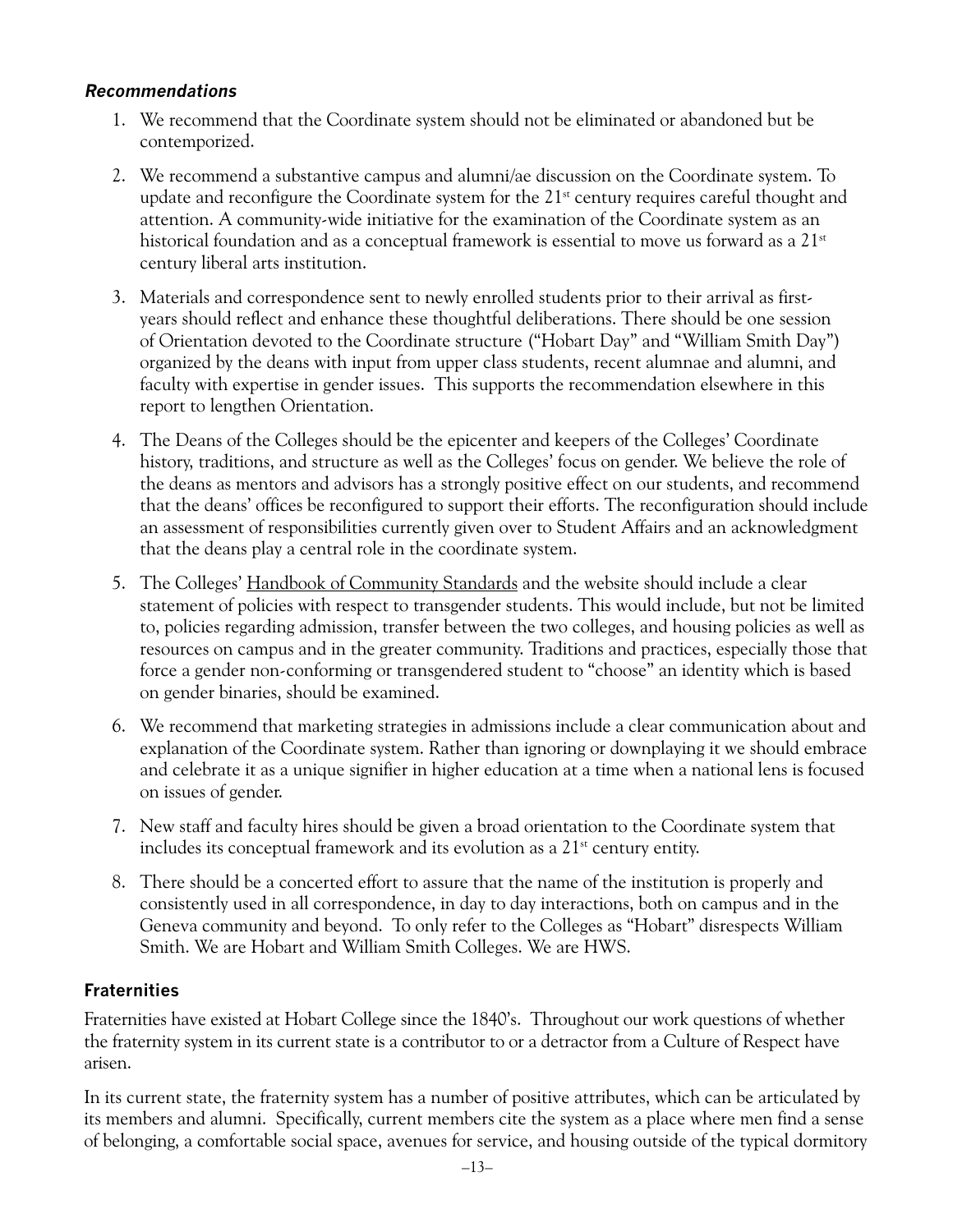offering. This sense of belonging extends past graduation and the fraternities function as a place where brothers can return and reaffirm their connection to their fraternity and to Hobart College. For some non-members, including women, the fraternities serve as not only an acceptable social space but also a safe space. And for some, the fraternities serve as an extension of their academics, offering another venue for educational discussions amongst students who are academically like-minded.

In equal or perhaps even greater measure to the positive attributes listed above, members of our community also hold negative perceptions of the fraternities as institutions of male privilege. Students, faculty and staff also see them as the keepers of the Colleges' social scene and because of this they have a great impact on the ways in which our student body respects each other.

We have come to discover that the role that the fraternities play in supporting a Culture of Respect is complicated. At the end of our inquiry, we feel that an up or down approach to this timeworn system is not a solution. Instead, we feel that the advantages of the fraternity system could be better leveraged by the Colleges to create positive, lasting change.

- 1. We recommend revising the accreditation process so that fraternities make a significant, impactful and lasting shift to their culture. Fraternities have become a part of the national dialogue. Many small private liberal art schools are moving away from traditional fraternity systems. From our conversations, it is apparent that the fraternity system at Hobart College is an outdated model. However, our committee does not recommend banning fraternities from campus at this time. We recommend revisiting this conversation in two years to determine whether fraternities have adhered to the recommendations below or they could face loss of accreditation. Fraternities can provide a much greater and positive impact on the Culture of Respect.
- 2. Based on best programming practices at the Colleges, we recommend that fraternities implement a leadership model by the end of the fall 2015 semester. The accreditation process should be revised to reflect substantive and cohesive requirements that develop and exhibit leadership.
- 3. Students who live in a fraternity house must maintain a minimum GPA of 3.0. This closely corresponds to the Hobart College overall GPA ranging from 2.88 to 3.05 in recent years.
- 4. Hard alcohol must be banned at social functions.
- 5. We recommend that a fair and equitable social hosting contract be established and maintained. We should require third-party caterers for all hosted parties including those by fraternities. Additionally, we should look at ways to subsidize these costs for women-sponsored clubs, cultural clubs, as well as other student organizations.
- 6. The Colleges' oversight of fraternities should be strengthened. The purpose and function of the Council on Fraternal Life (COFL) should be examined and reorganized. COFL must include members with disciplinary power and the discretion to establish and implement sanctions on fraternities if recommended actions are not taken. Members must be willing and able to enforce higher standards to ensure a cultural shift. COFL should be charged to oversee fraternities as they work to implement a new leadership model.
- 7. We support the call for more venues for large scale William Smith social hosting. As it stands now, fraternities are one of the most important locations for social events on campus. As all male houses, fraternities do not address the desires of William Smith students to host their own social events. The control of social space by males raises additional questions about whether there should be sororities on campus. Some students have suggested this as a course of action. That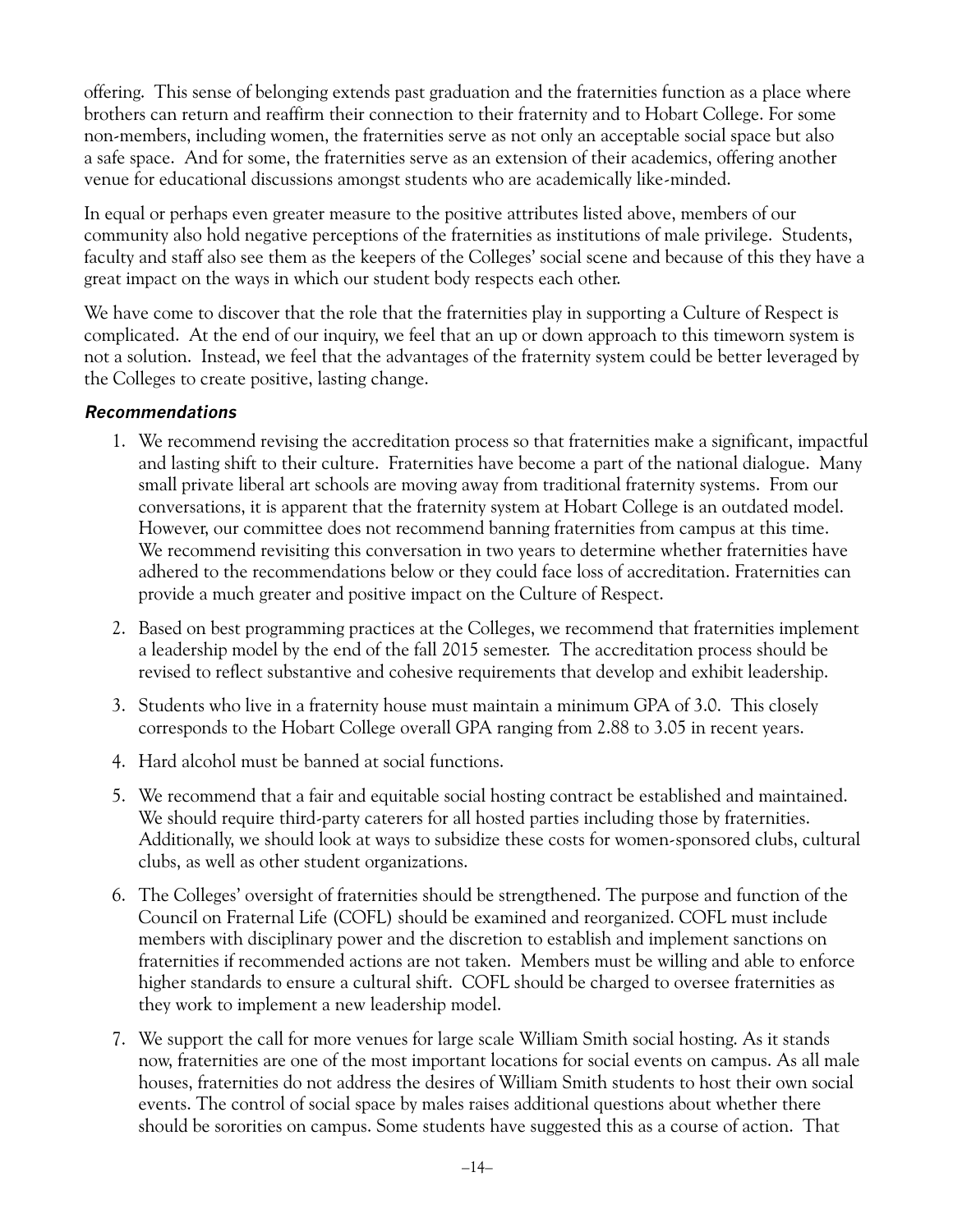being said, we emphasize that it is not the opinion of this committee that adding sororities is a solution. Rather, we should address the systemic concerns about our current fraternity structure.

- 8. We should work towards social and residential equity with regards to space to counterbalance the exclusive nature of fraternities. We recommend creating other space-use opportunities in fraternities to benefit our entire campus.
- 9. The continued use of the property at 624 South Main Street by a "phantom" fraternity runs counter to the Culture of Respect that we work to maintain in our community. Any student who is affiliated with Sigma Phi is subject to review and should be withdrawn from the Colleges.

#### **Inclusion**

Early on, the Steering Committee developed a definition of respect that served to focus our inquiry. Respect is "the ability to see or recognize another person in their fullness, including differences, and that being respected involved the feeling that one could be seen and recognized in one's fullness including differences." Differences in social identities such as race, ethnicity, social class, sexual orientation, gender classification, religion and ability were important lenses to committee members.

Throughout our work, we assumed that one way respect could be enhanced is by dialogue, specifically in face-to-face encounters. In other words, we looked not only at what it might mean to have a dialogue across difference but also what conditions can be created to facilitate face-to-face encounters, sustained over time, among people with different social identities. Enhancing respect through sustained faceto-face encounters would in turn facilitate a sense of inclusion that community members told us they valued. A step beyond diversity, inclusion should be a condition that the Colleges actively practice day to day in order for our members to have a sense of belonging that underlies respect.

The benefits of an inclusive community are a greater satisfaction among our students and a stronger bond among cross-cutting demographic segments of students. These two items contribute to higher retention and persistence rates. Faculty and staff also benefit from an inclusive community that shares respect for one another. These values have direct implications on work satisfaction, productivity and the student experience. We suspect that such dialogues across difference are instrumental to the sort of transformational experiences for which Hobart and William Smith are known (anecdotally and statistically). Cultivating an inclusive community is therefore vital for our institutional identity and sustainability.

- 1. The Committee recommends appointing an Officer of Inclusion and Equity to support the following areas of potential engagement: Title IX, hiring, admissions, professional development for staff and faculty and co-curricular programming (See "Academic Culture" recommendation #2.)
- 2. The Committee also recommends reactivating the Committee on Inclusive Excellence or creating a new similar body to explore the ways in which our curriculum, admissions practices, hiring policies, leadership decisions and professional development, to name a few, enhance or hurt a culture of inclusion and respect at HWS.
- 3. Yearly professional development around inclusion and diversity should be offered to faculty and staff. The Officer of Inclusion and Equity should lead these efforts with the support of the Human Resources and Provost's offices
- 4. Existing spaces should be modified to eliminate barriers to dialogue across difference. These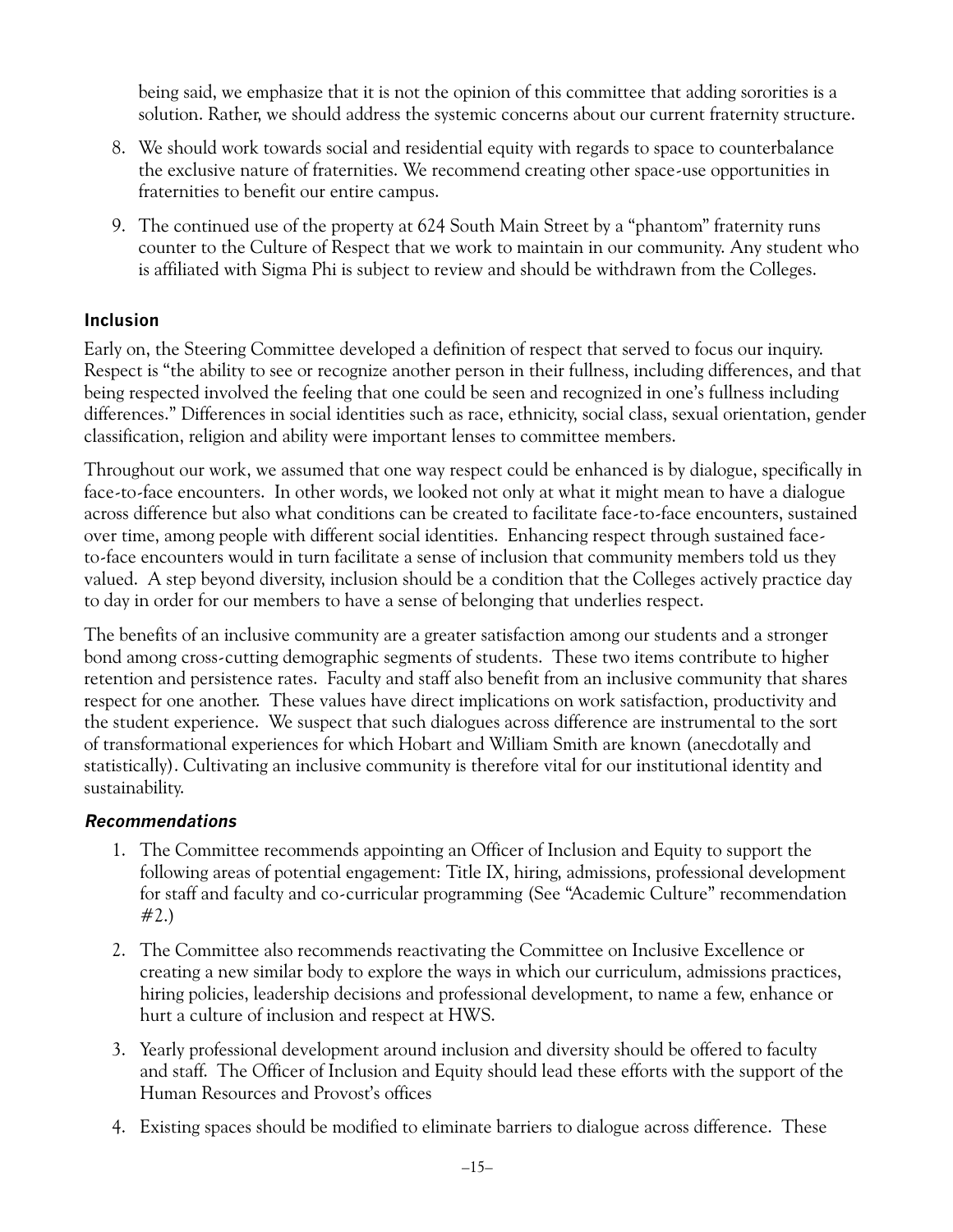should include reorganizing the eating space in Saga. We have come to understand that the current configuration in Saga functions to separate students on the basis of class, race, and social status.

- 5. The current spatial organization of the Scandling Center needs to be modified. At present the focus is on a long corridor that inhibits student interactions until they arrive at an eating space. A student union should include more mixed use areas where students can lounge, study, and engage in recreational activities.
- 6. A new faculty/staff club space on campus should be provided. Faculty, especially new faculty, and staff, report that important dialogues and communication happen when they meet one another, but that there are few times or spaces on campus where this "spontaneous interaction" can happen. The Common Room is only open for a short time each day, does not permit people who are bringing their own lunches to eat there, and does not facilitate the sort of conversations and encounters that can bridge gaps in faculty/staff statuses.
- 7. The Barn is an important potential social space on campus, and its current use should be reevaluated. However, our subcommittee also notes that the Barn is particularly important as a space to some cultural clubs on campus. Therefore, care must be taken not to resolve demand for social space by taking space away from cultural clubs. We are pleased to note that some renovations have begun.
- 8. Sports, recreation and wellness facilities must be increased. Those facilities are often being used by varsity athletics resulting in clubs and individuals not able to gain access to the fieldhouse floor until after 9 PM. It may also address the concerns of students who perceive a priority given to varsity athletics as disrespect for non-varsity athletes.
- 9. We support expanding Learning Communities as part of the First Year Seminar program. These efforts increase student success in many areas ranging from satisfaction to retention and persistence.
- 10. We recommend that the subcommittee of Academic Affairs focusing on admissions and retention reexamine the Hobart Deans' "33 Steps to Increase Retention." This document addresses the persistent difficulties among some Hobart students that, in some cases, lead to disengagement, isolation, and dissatisfaction on campus. We believe a Culture of Respect will be increased insofar as these problems are ameliorated.
- 11. We support the call in the Middle States review for offering more short-term programs for those students who are not able to go abroad for an entire semester. Funding for such programs should be augmented to ensure that they are equally available to all students regardless of ability to pay. Our committee heard from students who remain connected with those with whom they traveled abroad in spite of returning to different social circles. Increasing the number of students who study off-campus in the sophomore year would bring these benefits back to campus earlier.
- 12. We encourage the Office of Student Affairs to link different groups on campus (for example, require co-hosting or coordinated activities among diverse clubs). In order to qualify for funding, all clubs and organizations must have a plan in place to address co-hosting. Our student body does not often venture outside of smaller groups of friends and acquaintances. Requiring contact among different groups will likely increase face-to-face contact, dialogue, and respect.
- 13. We support expanding the Pre-Orientation Outdoor Adventure Program (POAP) to include more first-year students. We found that students who participated in POAP often formed sustained friendships with other members of their POAP group, even when they ultimately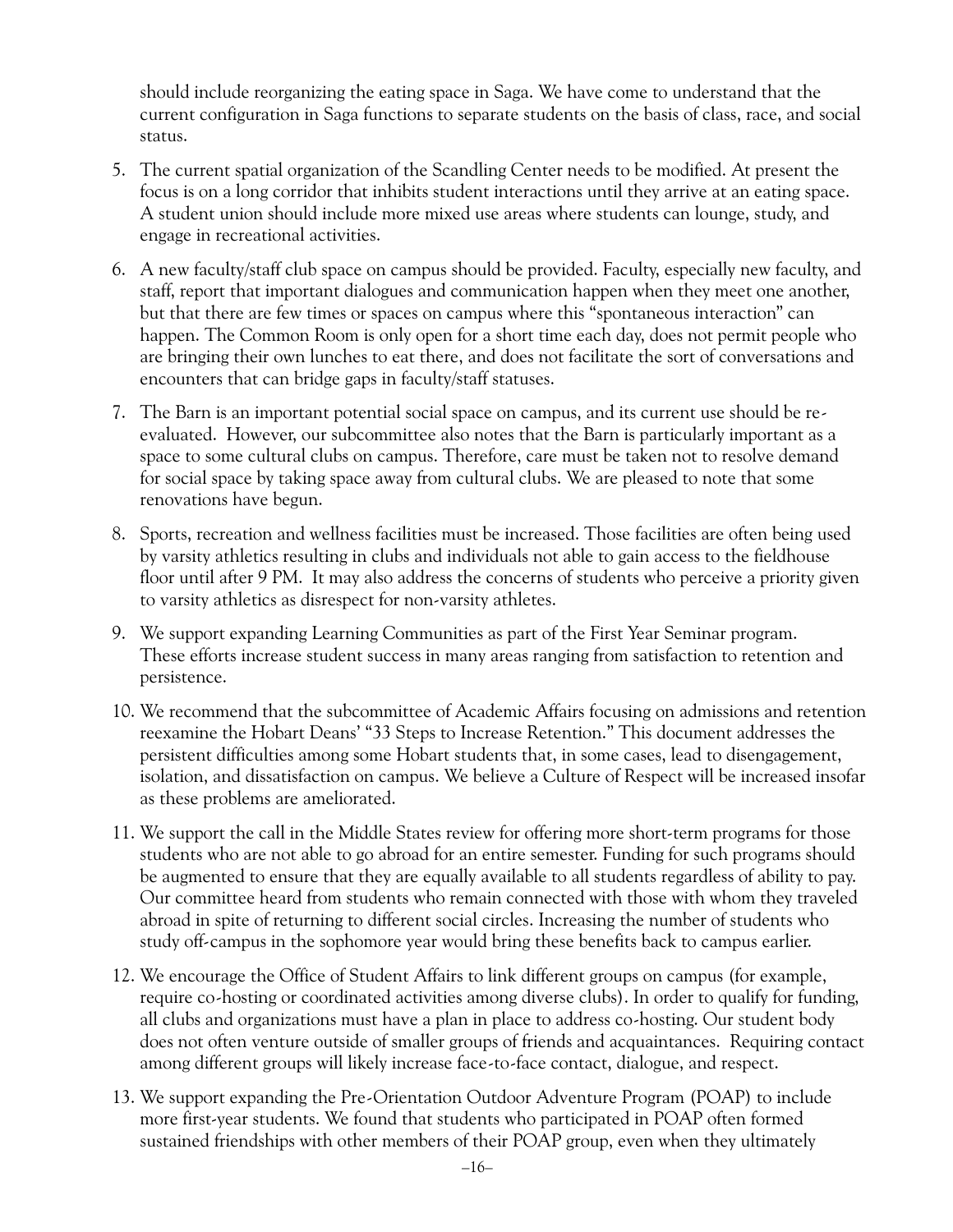travelled in different social circles. We suggest that we create alternative programs for students who are unable to participate in POAP because of summer commitments or sports activities. We might consider using the October break as an alternative time for such activities.

- 14. We support developing a "ropes course" at Fribolin Farm. Currently facilities are rented from Cornell. These courses are often used in team building exercises and outdoor education. Like Bristol Fieldhouse and Boswell Field, a ropes course facility could also be rented out or loaned to community organizations, thus strengthening the bond of HWS and the Geneva community.
- 15. We recommend providing a limited number of subsidized meals at Saga for faculty and staff. These meals should be for use in the main dining area (not the Common Room). Increasing the presence, visibility, and accessibility of faculty and staff will improve relationships among the differing constituencies on campus and allow for increased face to face contact.
- 16. We recommend increasing support from the Provost's office to allow for more course-related enrichment activities.

#### **Space**

Moving from an enrollment of about 2,000 to 2,364 students has had a major impact on our campus. During that transition, the administration took steps to ensure that the 11:1 student-faculty ratio was maintained, that residence halls were reconfigured and spaces were re-conceptualized to accommodate student needs. In addition, Dining Services extended their hours to serve a larger student body. However, more needs to be done to address the physical space of campus, who has access to that space, who uses that space, and especially who controls it.

A repeated theme in our conversations with a variety of HWS constituencies revolved around questions of space. Having space to be seen and recognized in one's fullness including differences is essential to our view of respect. In multiple conversations and from different subcommittees, we heard the call for more social space for interactions among faculty, students, and staff. We noted the concerns about the crowding and non-traditional triples in residences; the search for private and cozy nooks and crannies to study, work, and be; and the lack of large and small venues for conversation, interaction, and engagement of students across gender, race, and fraternal status. A central recommendation is that we take steps to enhance the spaces on campus that create respect for all students, all staff members, and all faculty members.

As the construction of the Performing Arts Center has recently reminded us, building new physical spaces on campus is not an easy, overnight, or inexpensive endeavor. A number of recommendations here are thus long-term, while others are meant to be strategic and to provide short-term opportunities.

- 1. Decide optimal size of student body given residential, athletic, academic and social demands. This recommendation is not that the Colleges return to a smaller student body but that HWS ensures that this is the right path for the institution and is sustainable. We are sure that the Board, the President, Senior Staff, and other decision makers recognize that such a policy requires the creation of additional spaces – residential, academic, athletic and social – on campus and will necessitate additional enhancements to ensure an ongoing commitment to a Culture of Respect.
- 2. A decision to decrease, increase, or maintain this student body admittedly will have its own set of consequences and ramifications for the campus and we should be prepared to accept the costs that go along with any decision. A decision to decrease the student body, for instance, will not necessarily preclude the other recommendations here—additional spaces may still be needed.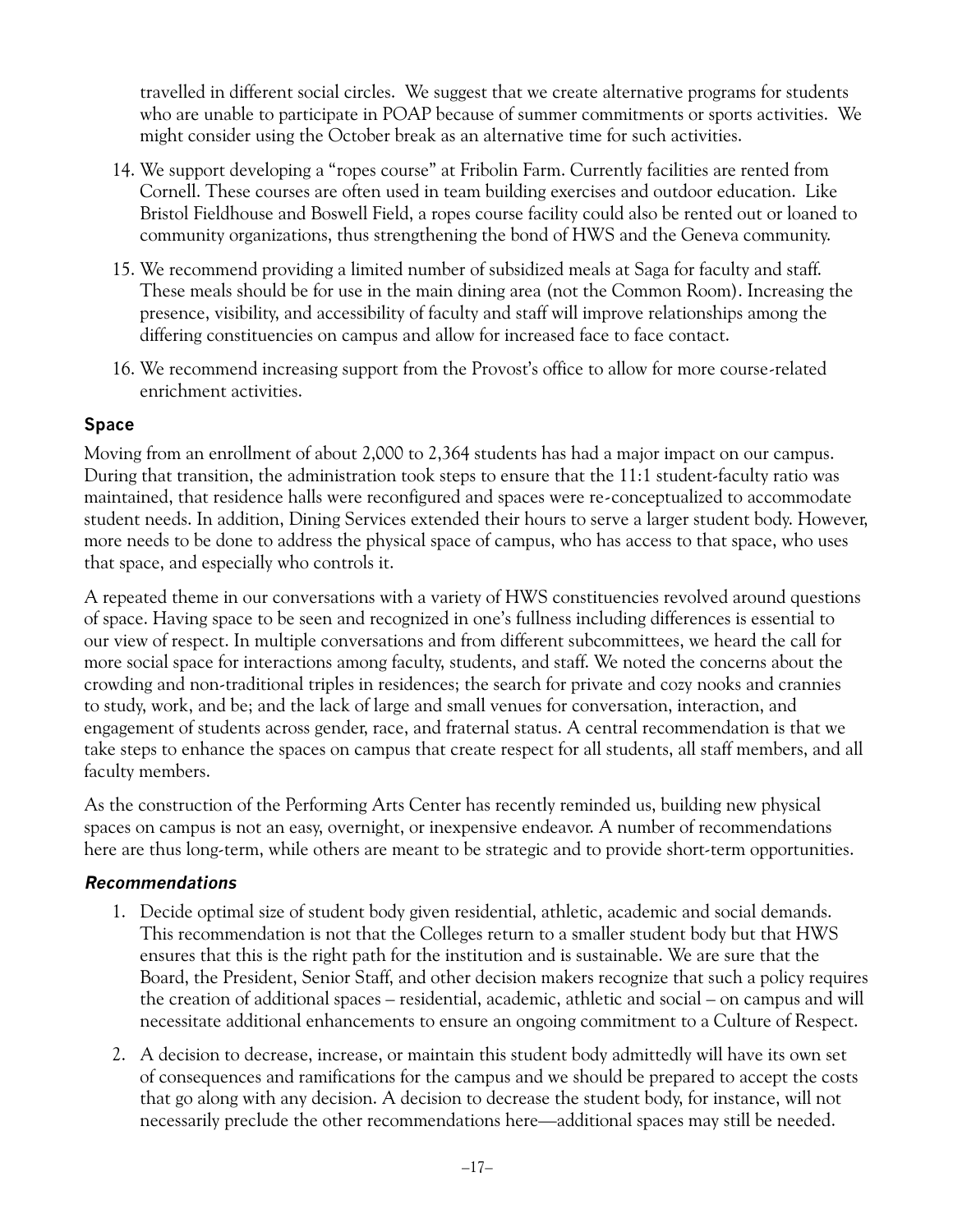The Colleges must clarify, publicize, and explain this decision to campus constituents as well as community partners.

- 3. We recommend creating spaces that address the health, welfare, and safety needs of the campus. A primary need identified during our work was for a wellness center on campus, which serves multiple interests. In addition to providing workout, yoga, and activities space, for instance, this space could serve as a satellite office for the Counseling Center and Hubbs to provide services for students. The center could also be a source for information on health, counseling, academic and personal issues. The center may also be connected to a healthy foods dining space.
- 4. We support the current reexamination of the use of campus buildings and spaces throughout the academic day. This may include creating new structures; repurposing current ones, and extending/constraining the availability of facilities in order to meet the needs of various groups.
- 5. We need to reexamine the academic day to find ways to capitalize on the Colleges' residential nature. This may include creating a common hour for group meetings, offering evening classes, developing policies that respect the needs of underrepresented and diverse groups, and reconfiguring spaces that may serve multiple academic and social purposes.
- 6. We strongly recommend returning lounges that were converted to dorm rooms in residence halls back to their original use. In addition, we suggest reassessing the single-sex housing options, opening some of these spaces to opposite-sex residents, without sacrificing the nature of the Coordinate system.
- 7. We need to create a true student union, where students may hold events, gather, and organize. This space should be dedicated to student clubs and organizations, as well as events and activities appealing to small and large groups. Scandling Center was seen by many as a more of a dining and event hall but potentially could be reconfigured to be a union. We need to provide more opportunities that bring people together across social identities and that encourage groups to interact with one another. A true student union could address this need.
- 8. Recommendations of the Facilities, Safety and Wellness, and Dialogue Across Difference subcommittees all supported expanding the Campus Pub in terms of hours and facilities (larger space, additional activities/games); changing the seating arrangements in the Saga dining hall to encourage dialogue; refurbishing the Barn; and relocating the Campus Store.
- 9. We must ensure that all buildings and campus spaces are in compliance with the Americans with Disabilities Act and are accessible to individuals regardless of their abilities.
- 10. We must establish gender neutral housing and facilities policies to acknowledge and respect individuals who are transgender and/or questioning their sexuality. These policies should also ensure that there are gender neutral restroom facilities throughout campus.
- 11. We need to create more spaces that provide for and encourage collaboration in academic and social settings. This could include the creation of a coffee shop with casual seating on campus, an additional large lounge space with multiple smaller conversational areas, and additional interactive spaces. It may also include resituating faculty and staff offices to encourage dialogue across disciplines and work domains. These spaces should also reflect the "community feel and welcomeness" found in such spaces as the Intercultural Affairs Center and the Counseling Center.
- 12. We address elsewhere in this report the need to ensure that there is athletic space parity between the two colleges and that there are policies that address the needs of varsity, intramural, and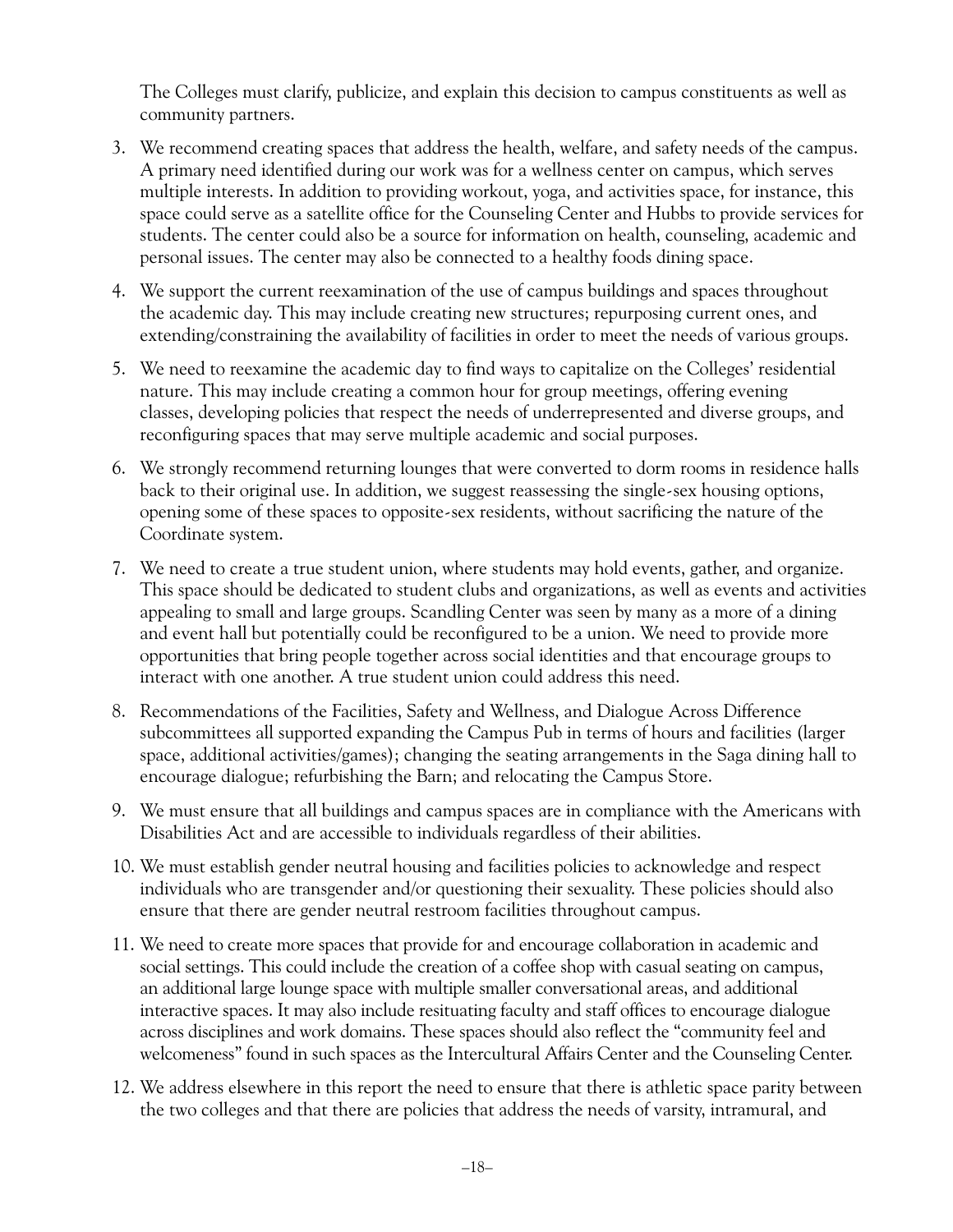individual athletics. Space usage on campus should be apportioned so that no one group dominates the campus.

- 13. We must work with the Geneva community to find ways of addressing housing, social, and space needs of the HWS community that also benefit the Geneva community. While the town-gown relationship between Geneva and HWS on the whole is good, more can still be done to bring the two together.
- 14. We recommend, too, that we work with third party vendors and businesses to offer off-campus activities and social space that would accommodate HWS students without an emphasis on drinking. We envision a multi-level social space including a coffee shop and ample room for social activities.
- 15. Existing social spaces should be enhanced with amenities and features that may make them more appealing to various campus users. Chairs and couches in academic spaces for instance that invite students and faculty to sit and talk would be welcomed.
- 16. We also suggest that we conduct a thorough review of the campus for safety, improving lighting such as the Blue Lights.
- 17. We also support enhancing bicycle access to campus, providing more bicycle racks around campus, and encouraging bicycle use across campus.

#### **Structures and Organizational Policies**

To create a change in culture, it is necessary to consider organizational policies and structures that may be undermining a Culture of Respect. In our subcommittee conversations we sought to understand the ways in which current structures and policies impacted a Culture of Respect. Examples include how the structure and organization of the Hobart and William Smith deans' offices has changed over the past 15 years, and how this has affected students' perception of the coordinate system; how the structure and content of Orientation for First Year students, as well as for new faculty and staff, provides (or doesn't) a comprehensive introduction to our Colleges' values; how the current structure of the Division of Student Affairs, which has placed multiple programs and offices under one senior administrator, serves the needs of our students; and how policies on alcohol and other drug use, fraternity life, and/or student conduct have contributed to or undermined a Culture of Respect. In the recommendations that follow, we confront some of the structures and infrastructures that have come into focus as we have engaged in this critical task of enhancing a Culture of Respect.

- 1. The Division of Student Affairs should undergo a review of its structure and organization to determine what is working well and what is not. The review of this structure should include representatives from across the various stakeholders, including students, staff, and Office of Student Affairs personnel. Roles and responsibilities need to be clarified. In addition, we suggest examining best practice models at other institutions with the goal of designing a structure and organization that supports the good work already being done and allows for greater efficiency and success.
- 2. Admissions goals and policies should reflect what we determine to be the optimal size for HWS, not only in terms of revenue, but in terms of the educational and residential environment in which we believe. While we fully understand the economic realities driving many admissions decisions, we must ensure that those admitted are given every chance to succeed. We cannot transform the culture here without having a discussion about size, diversity, and admissions policies.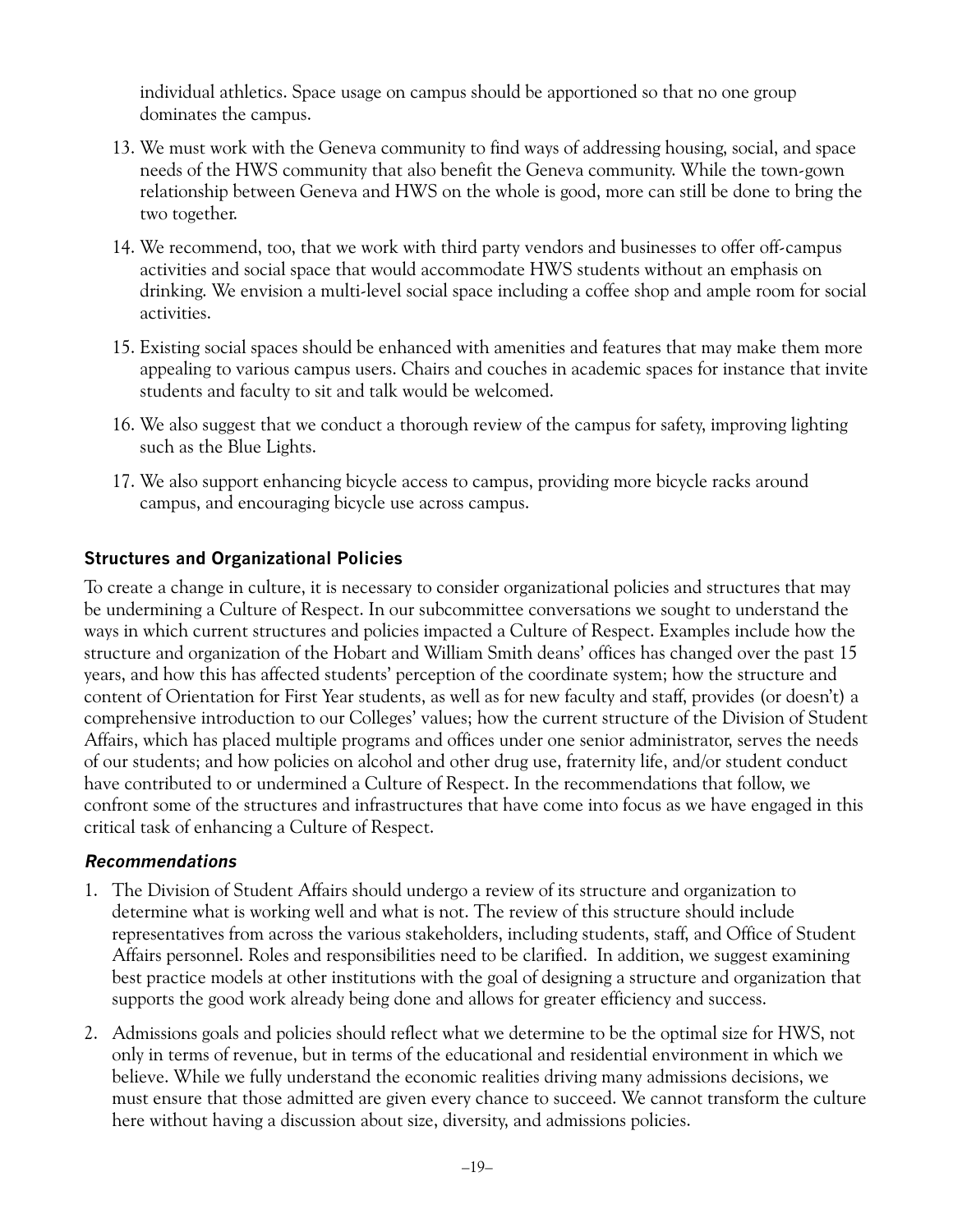- 3. The roles and responsibilities of the deans' offices need to be reviewed and clarified. Is our institution well served by the current structure and organization of these offices? We support maintaining two separate deans' offices but suggest examining whether the current organization of having two deans be responsible for two class years, with the third dean representing the public face of each school is the optimal structure for each dean's office.
- 4. We support the recommendation from our Middle States self-study that the Colleges should invest in quantitative analysis within the Office of Institutional Research, providing the Office with the resources necessary to organize and use our substantial data. This will allow the Colleges to make more-informed decisions, ones based on factual evidence, not anecdotally fueled perceptions. The Office would then be able to assist individual departments, programs and offices in their data collecting and reporting.
- 5. Bystander training should continue to be implemented with increased participation until all students and the majority of faculty and staff have received training. The Title IX Office should regularly review the most effective ways to implement such training and its effectiveness.
- 6. We read with interest the proposal "HWS Gender and Sexuality Center: For and By Students" offered in the summer of 2014 and urge its serious consideration.
- 7. We must ensure that the orientation for new faculty and staff members communicates the institutional values and expectations regarding a Culture of Respect. This should be jointly designed by the Provost's Office (faculty) and the Human Resources Office (staff).
- 8. We recommend offering orientation-like events throughout the first two years: refresher bystander training sessions, social justice themed day-long symposia, lectures, performances and/or group meetings that engage the whole campus as a community. Keep Culture of Respect values visible and prominent throughout the year.
- 9. We encourage honest and accurate reporting on the progress made towards enhancing a Culture of Respect that has been made over the past year. Many faculty, students, and staff are not aware of these changes and need to know what our current policies and procedures are, and how to become involved in creating a Culture of Respect on campus.